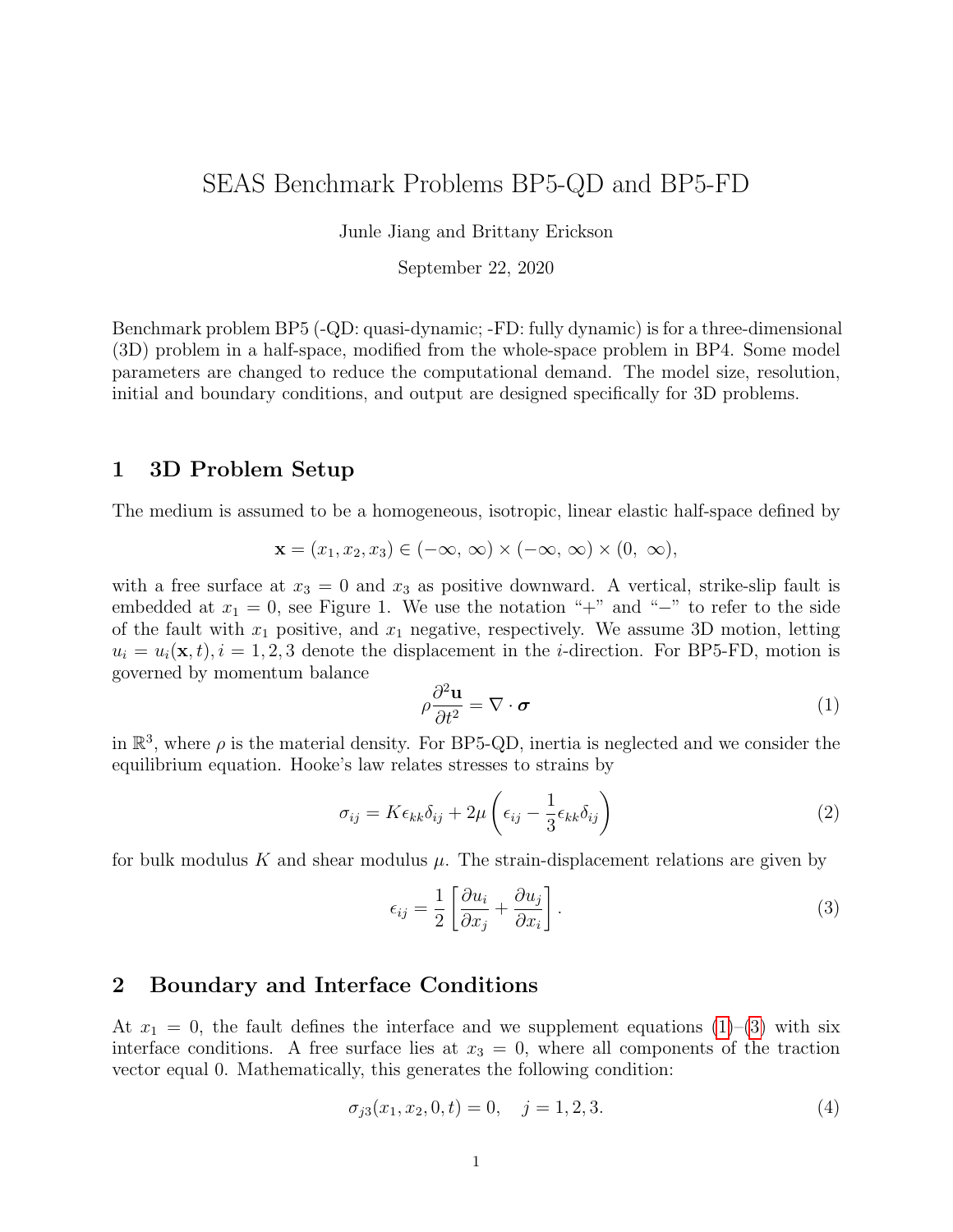

Figure 1: This benchmark considers 3D motion with a planar fault embedded vertically in a homogeneous, linear elastic half-space. The fault is governed by rate-and-state friction in the region  $0 \le x_3 \le W_f$  and  $|x_2| \leq l_f/2$ , outside of which it creeps at an imposed constant horizontal rate  $V_p$  (gray). The velocityweakening regoin (the rectangle in light and dark green;  $h_s + h_t \le x_3 \le h_s + h_t + H$  and  $|x_2| \le l/2$ ) is surrounded by a transition zone (yellow) of width  $h_t$  to velocity-strengthening regions (blue). A favorable nucleation zone (dark green square with width  $w$ ) is located at one end of the velocity-weakening patch.

We assume a "no-opening condition" on the fault, namely that

<span id="page-1-0"></span>
$$
u_1(0^+, x_2, x_3, t) = u_1(0^-, x_2, x_3, t), \tag{5}
$$

and define the slip vector

$$
s_j(x_2, x_3, t) = u_j(0^+, x_2, x_3, t) - u_j(0^-, x_2, x_3, t), \quad j = 2, 3,
$$
\n
$$
(6)
$$

i.e. the jump in horizontal and vertical displacements across the fault, with right-lateral motion yielding positive values of  $s_2$ . Positive values of  $s_3$  occur when the  $+$  side of fault moves in the positive  $x_3$ -direction and the  $-$  side moves in the negative  $x_3$ -direction.

We require that components of the traction vector be equal and opposite across the fault, which yields the three conditions

<span id="page-1-1"></span>
$$
-\sigma_{11}(0^+, x_2, x_3, t) = -\sigma_{11}(0^-, x_2, x_3, t), \tag{7a}
$$

$$
\sigma_{21}(0^+, x_2, x_3, t) = \sigma_{21}(0^-, x_2, x_3, t), \tag{7b}
$$

$$
\sigma_{31}(0^+, x_2, x_3, t) = \sigma_{31}(0^-, x_2, x_3, t), \tag{7c}
$$

and denote the common values by  $\sigma$  (positive in compression),  $\tau$  and  $\tau$ <sub>z</sub> (respectively), i.e. the normal traction and two components of shear traction. Note that positive values of  $\tau$ indicate stress that tends to cause right-lateral faulting and positive values of  $\tau_{z}$  indicates stress that tends to cause the  $+$  side of the fault to move downward (in the positive  $x_3$ direction) and the  $-$  side to move in the negative  $x_3$ -direction.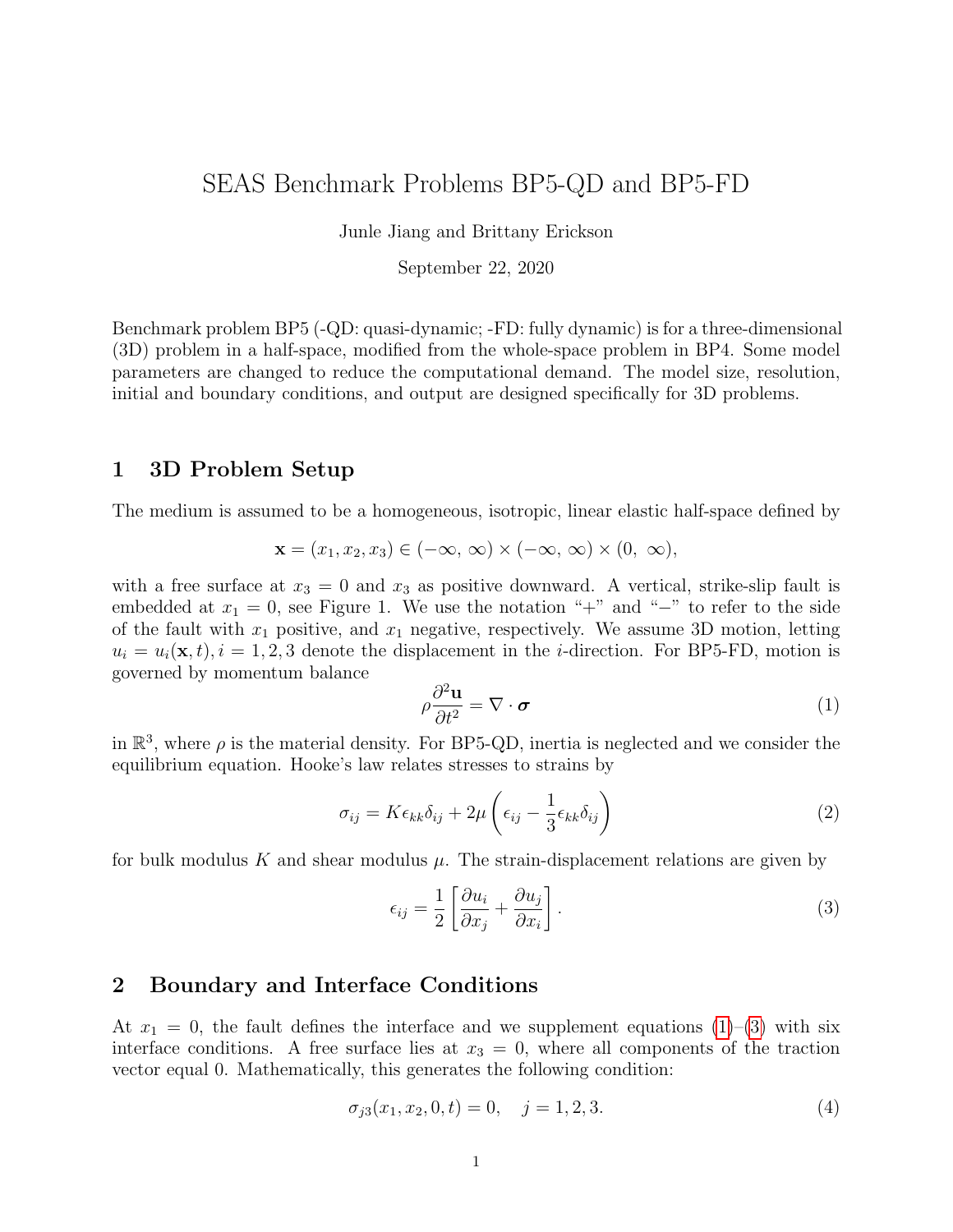In addition to conditions [\(5\)](#page-1-0) and [\(7\)](#page-1-1), the last two interface conditions are domain dependent. We define the slip velocity vector  $V$  in terms of the components

$$
V_j = \dot{s}_j, \quad j = 2, 3,\tag{8}
$$

letting  $V = ||V||$  denote the norm of the vector. The shear stress vector is given by

$$
\boldsymbol{\tau} = \begin{bmatrix} \tau \\ \tau_z \end{bmatrix} . \tag{9}
$$

Within the domain  $(x_2, x_3) \in \Omega_f = (-l_f/2, l_f/2) \times (0, W_f)$  we impose rate-and-state friction where shear stress on the fault is equal to fault strength  $\mathbf{F}$ , namely

<span id="page-2-0"></span>
$$
\boldsymbol{\tau} = \mathbf{F}(\mathbf{V}, \theta); \tag{10}
$$

For BP5-QD,  $\tau = \tau^0 + \Delta \tau - \eta V$  is the sum of the prestress, the shear stress transfer due to (quasi-static) deformation, and the radiation damping approximation to inertia, where  $\eta = \mu/2c_s$  is half the shear-wave impedance for shear wave speed  $c_s = \sqrt{\mu/\rho}$  and density  $\rho$ . For BP5-FD,  $\tau = \tau^0 + \Delta \tau$ , where  $\Delta \tau$  includes all stress transfers due to prior slip over the fault.

The fault strength

$$
\mathbf{F} = \bar{\sigma}_{\rm n} f(V, \theta) \frac{\mathbf{V}}{V},\tag{11}
$$

where  $\theta$  is the state variable and  $\bar{\sigma}_n = \sigma_n - p$  (the effective normal stress on the fault) for pore-pressure  $p$ .  $\theta$  evolves according to the aging law

$$
\frac{d\theta}{dt} = 1 - \frac{V\theta}{L},\tag{12}
$$

where  $L$  (denoted  $D_c$  in BP1 and BP2) is the critical slip distance. The friction coefficient f is given by a regularized formulation

$$
f(V,\theta) = a \sinh^{-1} \left[ \frac{V}{2V_0} \exp\left( \frac{f_0 + b \ln(V_0 \theta/L)}{a} \right) \right]
$$
 (13)

for reference friction coefficient  $f_0$ , reference slip rate  $V_0$ , and rate-and-state parameters a and b. For this benchmark, b is constant as  $b_0$  and a varies throughout  $\Omega_f$  in order to define the velocity-weakening/strengthening regions (see Figure 1) as follows:

$$
a(x_2, x_3) = \begin{cases} a_0, & (h_s + h_t \le x_3 \le h_s + h_t + H) \cap (|x_2| \le l/2) \\ a_{\text{max}}, & (0 \le x_3 \le h_s) \cup (h_s + 2h_t + H \le x_3 \le W_f) \\ & \cup (l/2 + h_t \le |x_2| \le l_f/2) \\ a_0 + r(a_{\text{max}} - a_0), & \text{other regions} \end{cases}
$$
(14)

where  $r = \max(|x_3 - h_s - h_t - H/2| - H/2, |x_2| - l/2)/h_t$ .

Outside the domain  $\Omega_f$  (i.e.  $|x_3| > W_f$  or  $|x_2| > l_f/2$ ) the fault creeps horizontally at an imposed constant rate, given by the interface conditions

<span id="page-2-1"></span>
$$
V_2(x_2, x_3, t) = V_p,\t\t(15a)
$$

$$
V_3(x_2, x_3, t) = 0,\t(15b)
$$

where  $V_p$  is the plate rate.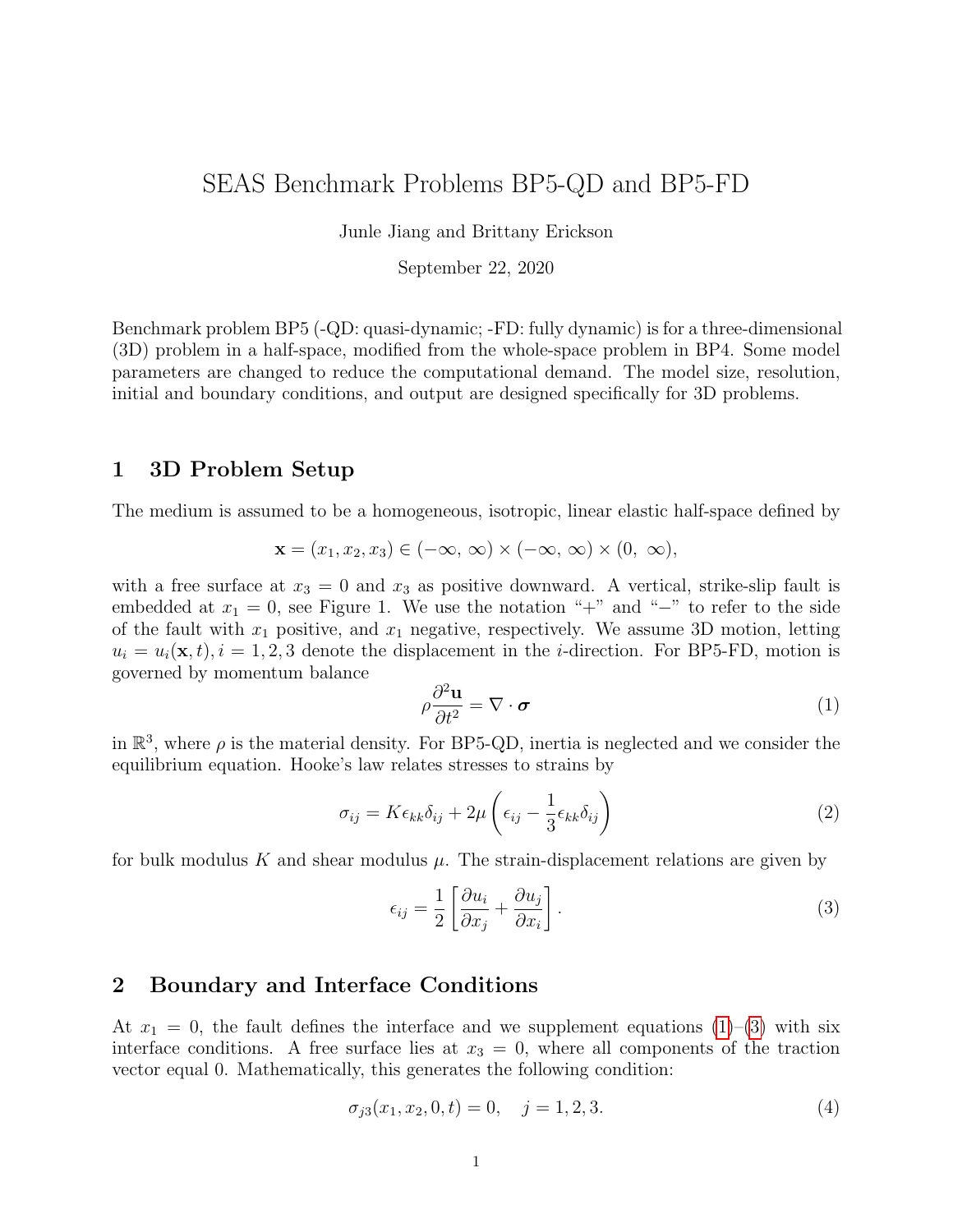### 3 Initial Conditions and Simulation Time

Since slip on a fault separating identical materials does not alter the normal traction,  $\sigma_n$ remains constant. The initial state and pre-stress on the fault is chosen so that the model can start with a uniform fault slip rate, given by

<span id="page-3-2"></span>
$$
\mathbf{V} = \begin{bmatrix} V_{\text{init}} \\ V_{\text{zero}} \end{bmatrix},\tag{16}
$$

where  $V_{\text{zero}}$  is chosen as 10<sup>20</sup> m/s to avoid infinite  $\log(V_3)$  in data output, and

$$
\boldsymbol{\tau}^0 = \tau^0 \cdot \mathbf{V}/V. \tag{17}
$$

The initial state variable is chosen as the steady state at slip rate  $V_{\text{init}}$  over the entire fault, namely

<span id="page-3-4"></span><span id="page-3-3"></span>
$$
\theta(x_2, x_3, 0) = L/V_{\text{init}}.\tag{18}
$$

For **BP5-QD**, we must specify an initial value for slip, which we take to be zero, namely

<span id="page-3-5"></span><span id="page-3-0"></span>
$$
s_j(x_2, x_3, t) = 0, \quad j = 2, 3. \tag{19}
$$

The scalar pre-stress  $\tau^0$  is chosen as the steady-state stress:

$$
\tau^0 = \bar{\sigma}_{\rm n} a \sinh^{-1} \left[ \frac{V_{\rm init}}{2V_0} \exp\left( \frac{f_0 + b \ln(V_0/V_{\rm init})}{a} \right) \right] + \eta V_{\rm init} \,, \tag{20}
$$

For BP5-FD, initial values for displacements and velocities in the medium must be specified. We assume these are initially zero everywhere in the domain (i.e. we assume displacements are measured with respect to the prestressed equilibrium configuration), namely,

<span id="page-3-1"></span>
$$
u_j(x_1, x_2, x_3, 0) = \dot{u}_j(x_1, x_2, x_3, 0) = 0, \quad j = 1, 2, 3.
$$
 (21)

The scalar pre-stress  $\tau^0$  is chosen as the steady-state stress:

$$
\tau^0 = \bar{\sigma}_{\rm n} a \sinh^{-1} \left[ \frac{V_{\rm init}}{2V_0} \exp\left( \frac{f_0 + b \ln(V_0/V_{\rm init})}{a} \right) \right] \,, \tag{22}
$$

To break the symmetry of the problem and facilitate comparisons of different simulations, we choose a square region with a width,  $w$ , at one end of the VW region, as a favorable location for nucleation of the first and subsequent seismic events. For this purpose, we assign a smaller critical slip distance  $(L = 0.13 \text{ m})$  and impose a higher initial slip rate along the x<sub>2</sub>-direction ( $V_i = 0.01$  m/s) within this square region while keeping the initial state variable  $\theta(x_2, x_3, 0)$  unchanged, which means that a higher pre-stress along the  $x_2$ -direction is required:

$$
\tau_{\rm i}^0 = \bar{\sigma}_{\rm n} a \sinh^{-1} \left[ \frac{V_{\rm i}}{2V_0} \exp\left(\frac{f_0 + b \ln(V_0/V_{\rm init})}{a}\right) \right] + \delta \tau,\tag{23}
$$

where  $\delta \tau = \eta V_i$  for BP5-QD and  $\delta \tau = 0$  for BP5-FD. This initial condition should lead to an immediate initiation of the first seismic event.

Equations  $(1)$ – $(3)$ , along with interface conditions  $(5)$ ,  $(7)$ ,  $(10)$ ,  $(15)$ , and initial condi-tions [\(19](#page-3-0) or [21\)](#page-3-1), [\(16\)](#page-3-2), [\(18\)](#page-3-3), [\(20](#page-3-4) or [22\)](#page-3-5) are solved over the time period  $0 \le t \le t_f$ , where  $t_f$  is a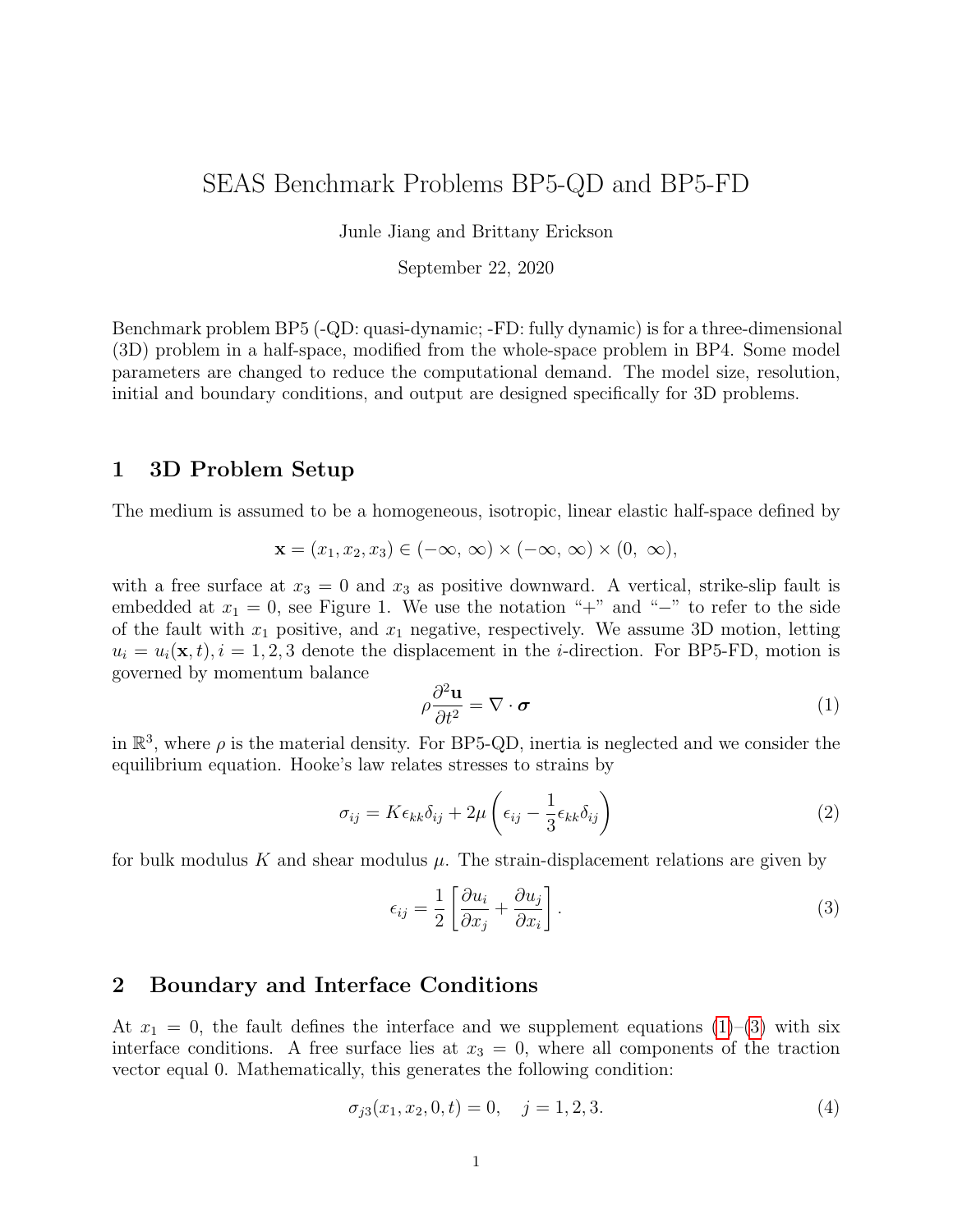| Parameter              | Definition                         | Value, Units                              |
|------------------------|------------------------------------|-------------------------------------------|
| $\rho$                 | density                            | $2670 \text{ kg/m}^3$                     |
| $c_{\rm s}$            | shear wave speed                   | $3.464 \text{ km/s}$                      |
| $\nu$                  | Poisson's ratio                    | 0.25                                      |
| $a_0$                  | rate-and-state parameter           | 0.004                                     |
| $a_{\text{max}}$       | rate-and-state parameter           | 0.04                                      |
| $b_0$                  | rate-and-state parameter           | 0.03                                      |
| $\bar{\sigma}_{\rm n}$ | effective normal stress            | 25 MPa                                    |
| L                      | critical slip distance             | $0.14 \text{ m}/0.13 \text{ m}^{\dagger}$ |
| $V_{\rm p}$            | plate rate                         | $10^{-9}$ m/s                             |
| $V_{\rm init}$         | initial slip rate                  | $10^{-9}$ m/s                             |
| $V_0$                  | reference slip rate                | $10^{-6}$ m/s                             |
| $f_0$                  | reference friction coefficient     | 0.6                                       |
| $h_{\rm s}$            | width of shallow VS zone           | $2 \text{ km}$                            |
| $h_{\rm t}$            | width of VW-VS transition zone     | $2 \text{ km}$                            |
| H                      | width of uniform VW region         | $12 \text{ km}$                           |
| l                      | length of uniform VW region        | $60 \text{ km}$                           |
| $W_{\rm f}$            | width of rate-and-state fault      | $40 \text{ km}$                           |
| $l_{\rm f}$            | length of rate-and-state fault     | $100 \mathrm{km}$                         |
| w                      | width of favorable nucleation zone | $12 \text{ km}$                           |
| $\Delta z$             | suggested cell size                | $1000\,\mathrm{m}$                        |
| $t_{\rm f}$            | final simulation time              | $1800$ years                              |

Table 1: Parameter values used in this benchmark problem

specified final simulation time. All necessary parameter values for this benchmark problem are given in Table 1.

Because computational efficiency for 3D problems demands a large cell size, we have changed some model parameters from BP1 in order to resolve relevant physical length scales. At a rupture speed of  $0^+$ , the quasi-static process zone,  $\Lambda_0$ , is expressed as:

$$
\Lambda_0 = C \frac{\mu L}{b \bar{\sigma}_{\rm n}},\tag{24}
$$

where C is a constant on the order of 1. Another important length scale, the nucleation zone size,  $h$  , is expressed as:

$$
h = \frac{\pi}{2} \frac{\mu b L}{(b - a)^2 \bar{\sigma}_n}.
$$
\n(25)

With the provided model values, the process zone  $\Lambda_0$  and h are uniform over most of the VW region, with a size of  $\approx 6.0$  km and  $\approx 12.5$  km, respectively. Within the favorable nucleation zone,  $\Lambda_0$  and h are  $\approx 5.6$  km and  $\approx 11.6$  km.

We suggest using a cell size of  $\Delta z = 1000$  m for the simulations; results from simulations using smaller, if feasible, or larger cell sizes are welcome. For a cell size of 1000 m,  $\Lambda_0$  is resolved by  $\sim$ 6 grid points and h by  $\sim$ 12 grid points. For methods that use multiple degrees of freedom along cell edges/faces, please take  $\Delta z =$  edge length / number of unique degrees of freedom. For instance, for a high-order finite element method, if  $\Delta h$  is the edge length and N the polynomial order then  $\Delta z = \Delta h/N$ .

<sup>&</sup>lt;sup> $\dagger$ </sup> the value of  $L$  in the favorable nucleation zone.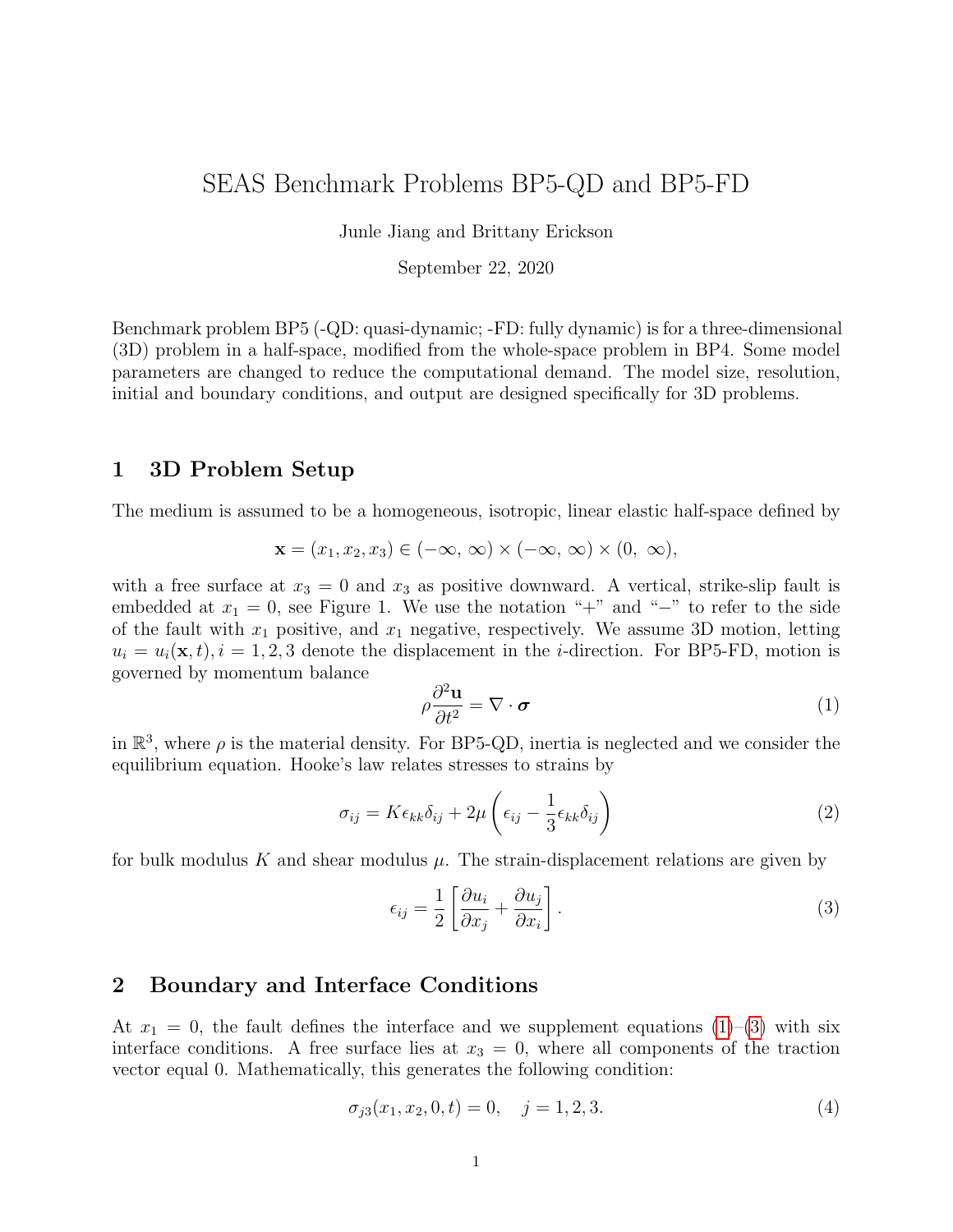### 4 Benchmark Output

We request five types of data output, if available, for this benchmark:

- (1) On-fault time series (section [4.1\)](#page-6-0)
- (2) Off-fault time series (section [4.2\)](#page-8-0)
- (3) Source parameter time series (section [4.3\)](#page-10-0)
- (4) Earthquake catalog (section [4.4\)](#page-11-0)
- (5) Slip and stress evolution profile (section [4.5\)](#page-13-0)
- (6) Rupture time contour for first event (section [4.6\)](#page-15-0)

The location information relevant to these outputs are shown in Fig. [2.](#page-5-0) Data files for (1), (2), (3) and (6) are uploaded to the SCEC code verification web server (section [5\)](#page-17-0). Information on how to share output (4) and (5) is detailed in sections [4.4](#page-11-0) and [4.5.](#page-13-0)



<span id="page-5-0"></span>Figure 2: Observation points, lines, and region for model outputs. Local time series is output at (top) on-fault and (bottom) off-fault points (red). Slip and stress evolution are output along two cross-section lines (orange). The region outlined in red is used for estimating source parameter time series and rupture time contour. Dashed rectangles indicate fault areas with different frictional properties, shown in Figure 1.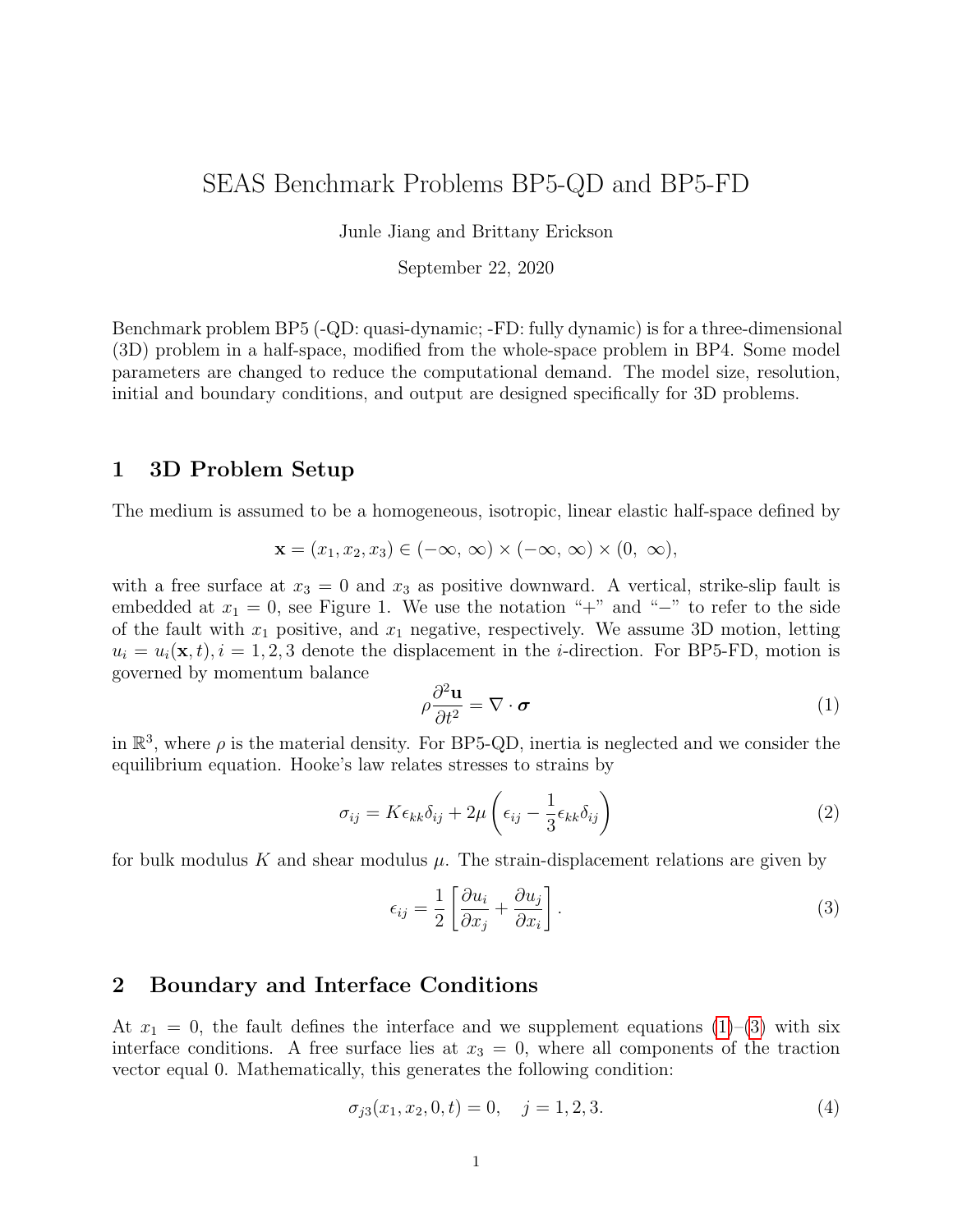### <span id="page-6-0"></span>4.1 On-fault Time Series Output

You need to upload on-fault  $(x_1 = 0)$  time series files, which give slip components  $s_2$  and  $s_3$ , base 10 log of the components of slip rate  $V_2$  and  $V_3$ , base 10 log of the state variable (i.e.  $log_{10}(\theta)$ , and shear stress components  $\tau$  and  $\tau_z$ , for each on-fault station at representative time steps. We define the simulation periods as either aseismic (when  $\max(V) < 10^{-3}$  m/s, where  $max(V)$  is the maximum of the norm of the slip velocity vector over the entire fault) or seismic (when  $\max(V) \geq 10^{-3}$  m/s). When outputting modeling results, use larger time intervals (e.g., ∼0.1 yr) during aseismic periods and smaller time intervals (e.g., ∼0.1 s) during seismic periods. More variable time steps are OK. Please keep the total number of time steps in the data file on the order of  $10^4$ - $10^5$ .

Time series data is supplied as ASCII files, one file for each station. There are 10 observational points on the fault (including 5 at the surface fault trace), as follows:

1. fltst\_strk-36dp+00:  $x_2 = -36$  km,  $x_3 = 0$  km; 2. fltst\_strk-16dp+00:  $x_2 = -16$  km,  $x_3 = 0$  km; 3. fltst\_strk+00dp+00:  $x_2 = 0$  km,  $x_3 = 0$  km; 4. fltst\_strk+16dp+00:  $x_2 = 16$  km,  $x_3 = 0$  km; 5. fltst\_strk+36dp+00:  $x_2 = 36$  km,  $x_3 = 0$  km; 6. fltst\_strk-24dp+10:  $x_2 = -24$  km,  $x_3 = 10$  km; 7. fltst\_strk-16dp+10:  $x_2 = -16$  km,  $x_3 = 10$  km; 8. fltst\_strk+00dp+10:  $x_2 = 0$  km,  $x_3 = 10$  km; 9. fltst\_strk+16dp+10:  $x_2 = 16$  km,  $x_3 = 10$  km; 10. fltst\_strk+00dp+22:  $x_2 = 0$  km,  $x_3 = 22$  km.

Each time series has 8 data fields, as follows.

| Field Name     | Description, Units and Sign Convention                                                        |
|----------------|-----------------------------------------------------------------------------------------------|
| t.             | Time(s)                                                                                       |
| $slip_2$       | Horizontal component of slip (m). Positive for right-lateral motion.                          |
| $slip_3$       | Vertical component of slip $(m)$ . Positive for $+$ side moving downward.                     |
| slip_rate_2    | $\log_{10}$ of the amplitude of the horizontal component of slip-rate ( $\log_{10}$ m/s),     |
|                | which is positive for right-lateral motion.                                                   |
| slip_rate_3    | $\log_{10}$ of the amplitude of the vertical component of slip-rate ( $\log_{10}$ m/s), which |
|                | is positive for $+$ side moving downward.                                                     |
| shear_stress_2 | Horizontal component of shear stress (MPa), which is positive for shear stress                |
|                | that tends to cause right-lateral motion.                                                     |
| shear_stress_3 | Vertical component of shear stress (MPa), which is positive for shear stress                  |
|                | that tends to cause $+$ side to move downward.                                                |
| state          | $\log_{10}$ of state variable ( $\log_{10}$ s).                                               |

The on-fault time series file consists of three sections, as follows: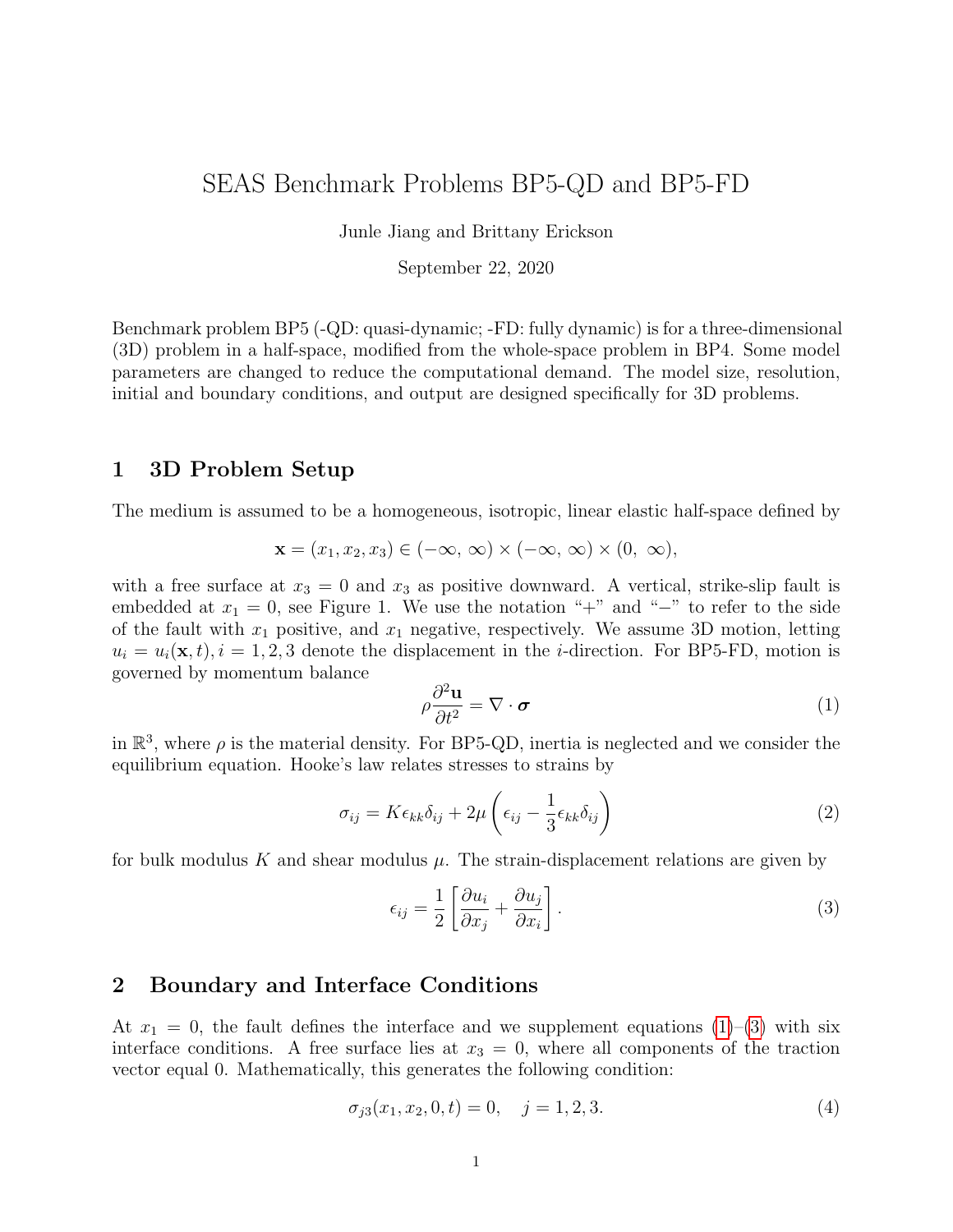| File Section | Description                                                                               |  |  |  |  |  |
|--------------|-------------------------------------------------------------------------------------------|--|--|--|--|--|
| File Header  | A series of lines, each beginning with a $#$ symbol, that give the following information: |  |  |  |  |  |
|              | Benchmark problem (BP5-QD)                                                                |  |  |  |  |  |
|              | Code name                                                                                 |  |  |  |  |  |
|              | Code version (optional)                                                                   |  |  |  |  |  |
|              | Modeler                                                                                   |  |  |  |  |  |
|              | Date                                                                                      |  |  |  |  |  |
|              | Node spacing or element size                                                              |  |  |  |  |  |
|              | Station location                                                                          |  |  |  |  |  |
|              | Minimum time step (optional)<br>٠                                                         |  |  |  |  |  |
|              | Maximum time step (optional)<br>$\bullet$                                                 |  |  |  |  |  |
|              | Number of time steps in file (optional)<br>$\bullet$                                      |  |  |  |  |  |
|              | Anything else you think is relevant (optional)                                            |  |  |  |  |  |
|              | Descriptions of data columns (8 lines)                                                    |  |  |  |  |  |
|              | Anything else you think is relevant                                                       |  |  |  |  |  |
| Field List   | A single line, which lists the names of the 8 data fields, in column order, separated     |  |  |  |  |  |
|              | by spaces. It should be:                                                                  |  |  |  |  |  |
|              | slip_2 slip_3 slip_rate_2 slip_rate_3 shear_stress_2 shear_stress_3                       |  |  |  |  |  |
|              | state (all on one line).                                                                  |  |  |  |  |  |
|              | The server examines this line to check that your file contains the correct data fields.   |  |  |  |  |  |
| Time History | A series of lines. Each line contains 8 numbers, which give the data values for a         |  |  |  |  |  |
|              | single time step. The lines must appear in order of increasing time.                      |  |  |  |  |  |
|              | Make sure to use double-precision when saving all fields.                                 |  |  |  |  |  |
|              | $C/C++$ users: We recommend using 21.13E or 21.13e floating-point format for              |  |  |  |  |  |
|              | the time field and 14.6E or 14.6e format for all other data fields.                       |  |  |  |  |  |
|              | Fortran users: We recommend using E22.14 or 1PE22.13 floating-point format for            |  |  |  |  |  |
|              | the time field and E15.7 or 1PE15.6 format for other data fields. The server accepts      |  |  |  |  |  |
|              | most common numeric formats. If the server cannot understand your file, you will          |  |  |  |  |  |
|              | see an error message when you attempt to upload the file.                                 |  |  |  |  |  |

Here is an example of an on-fault time-series file, with invented data.

- # This is the file header:
- # problem=SEAS Benchmark BP5-QD
- # code=MYcode
- # version=1.0
- # modeler=A.Modeler
- # date=2019/12/01
- # element\_size=1000 m
- # location= on fault, 0km along strike, 10km depth
- # minimum\_time\_step=0.1
- # maximum\_time\_step=3.157e6
- # num\_time\_steps=2400
- $#$  Column  $#1 =$  Time (s)
- # Column  $#2 =$  Slip<sub>-2</sub> (m)
- # Column  $#3 =$  Slip<sub>-3</sub> (m)
- # Column  $#4 =$  Slip\_rate\_2 (log10 m/s)
- # Column  $#5 =$  Slip\_rate\_3 (log10 m/s)
- # Column #6 = Shear\_stress\_2 (MPa)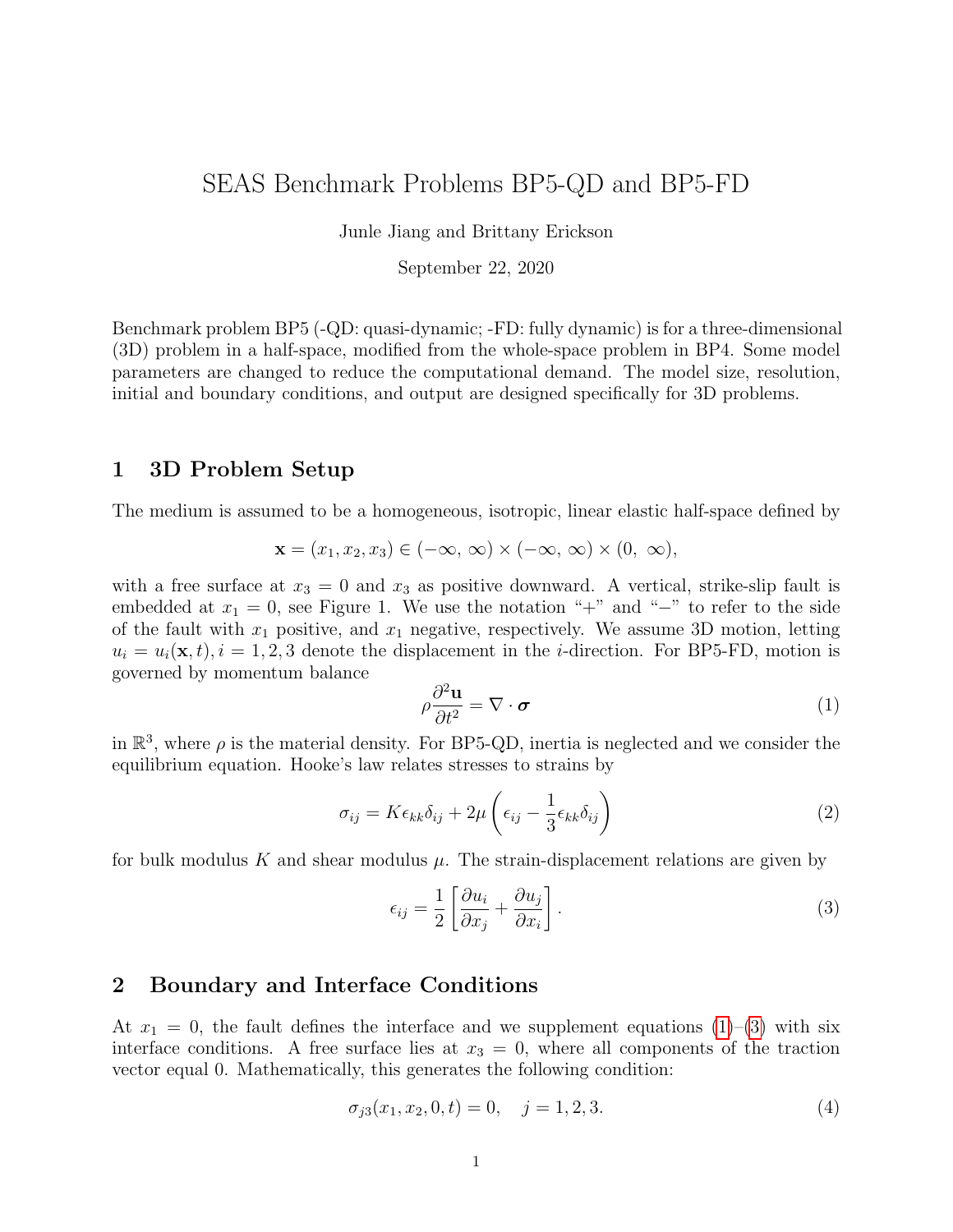```
# Column #7 = Shear_stress_3 (MPa)
# Column #8 = State (log10 s)
# The line below lists the names of the data fields
t slip_2 slip_3 slip_rate_2 slip_rate_3 shear_stress_2 shear_stress_3 state
# Here is the time-series data.
0.000000E+00 0.000000E+00 -9.000000E+00 3.000000E+01 7.000000E+00 ...
5.000000E-02 0.000000E+00 -9.000000E+00 3.000000E+01 7.000000E+00 ...
1.000000E-01 0.000000E+00 -9.000000E+00 3.000000E+01 7.000000E+00 ...
1.500000E-01 0.000000E+00 -9.000000E+00 3.000000E+01 7.000000E+00 ...
# \dots and so on.
```
#### <span id="page-8-0"></span>4.2 Off-fault Time Series Output

You need to upload time series files for off-fault stations, which give three components of displacement  $u_1, u_2$ , and  $u_3$ , and of velocity  $v_1, v_2$ , and  $v_3$  (not base 10 log), for each station at representative time steps. Please use the same time steps for outputting the on-fault and off-fault time series.

Time series data is supplied as ASCII files, one file for each station. There are six off-fault observational points on the surface  $(x_3 = 0 \text{ km})$ , as follows:

- 1. blkst\_strk-16fn+08dp+00:  $x_2 = -16$  km,  $x_1 = 8$  km;
- 2. blkst\_strk+00fn+08dp+00:  $x_2 = 0$  km,  $x_1 = 8$  km;
- 3. blkst\_strk+16fn+08dp+00:  $x_2 = 16$  km,  $x_1 = 8$  km;
- 4. blkst\_strk+00fn+16dp+00:  $x_2 = 0$  km,  $x_1 = 16$  km;
- 5. blkst\_strk+00fn+32dp+00:  $x_2 = 0$  km,  $x_1 = 32$  km;
- 6. blkst\_strk+00fn+48dp+00:  $x_2 = 0$  km,  $x_1 = 48$  km.

There are three additional off-fault stations at depth  $(x_2 = 0 \text{ km})$ , as follows:

- 7. blkst\_strk+00fn+08dp+10:  $x_1 = 8$  km,  $x_3 = 10$  km;
- 8. blkst\_strk+00fn+16dp+10:  $x_1 = 16$  km,  $x_3 = 10$  km;
- 9. blkst\_strk+00fn+32dp+10:  $x_1 = 32$  km,  $x_3 = 10$  km.

Each time series has 7 data fields, as follows.

| Field Name          | Description, Units and Sign Convention                                             |
|---------------------|------------------------------------------------------------------------------------|
|                     | Time(s)                                                                            |
| di sp_1             | Fault-perpendicular $(x_1)$ component of displacement (m). Positive for exten-     |
|                     | sional motion.                                                                     |
| di sp <sub>-2</sub> | Fault-parallel $(x_2)$ component of displacement (m). Positive for right-lateral   |
|                     | motion.                                                                            |
| di sp <sub>-3</sub> | Vertical $(x_3)$ component of displacement (m). Positive for $+$ side moving down- |
|                     | ward.                                                                              |
| $vel_1$             | $x_1$ component of velocity (m/s), which is positive for extensional motion.       |
| $vel_2$             | $x_2$ component of velocity (m/s), which is positive for right-lateral motion.     |
| $vel_3$             | $x_3$ component of velocity (m/s), which is positive for $+$ side moving downward. |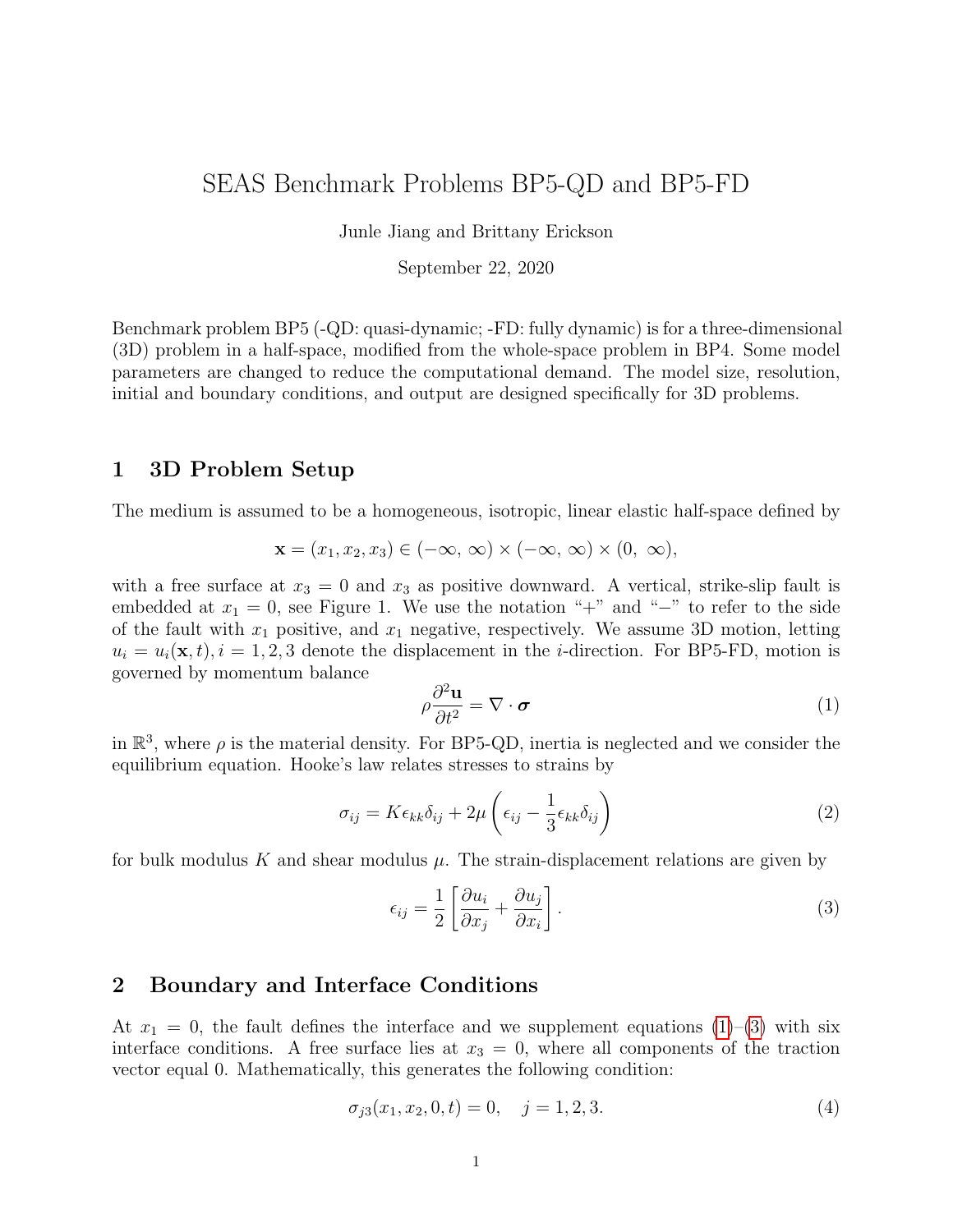| File Section | Description                                                                               |  |  |  |  |  |
|--------------|-------------------------------------------------------------------------------------------|--|--|--|--|--|
| File Header  | A series of lines, each beginning with a $#$ symbol, that give the following information: |  |  |  |  |  |
|              | Benchmark problem (BP5-QD)                                                                |  |  |  |  |  |
|              | Code name                                                                                 |  |  |  |  |  |
|              | Code version (optional)                                                                   |  |  |  |  |  |
|              | Modeler                                                                                   |  |  |  |  |  |
|              | Date                                                                                      |  |  |  |  |  |
|              | Node spacing or element size                                                              |  |  |  |  |  |
|              | Station location                                                                          |  |  |  |  |  |
|              | Minimum time step (optional)                                                              |  |  |  |  |  |
|              | Maximum time step (optional)                                                              |  |  |  |  |  |
|              | Number of time steps in file (optional)                                                   |  |  |  |  |  |
|              | Anything else you think is relevant (optional)                                            |  |  |  |  |  |
|              | Descriptions of data columns (7 lines)                                                    |  |  |  |  |  |
|              | Anything else you think is relevant                                                       |  |  |  |  |  |
| Field List   | A single line, which lists the names of the 7 data fields, in column order, separated     |  |  |  |  |  |
|              | by spaces. It should be:                                                                  |  |  |  |  |  |
|              | t di sp_1 di sp_2 di sp_3 vel _1 vel _2 vel _3 (all on one line).                         |  |  |  |  |  |
|              | The server examines this line to check that your file contains the correct data fields.   |  |  |  |  |  |
| Time History | A series of lines. Each line contains 8 numbers, which give the data values for a         |  |  |  |  |  |
|              | single time step. The lines must appear in order of increasing time.                      |  |  |  |  |  |
|              | Make sure to use double-precision when saving all fields.                                 |  |  |  |  |  |
|              | $C/C++$ users: We recommend using 21.13E or 21.13e floating-point format for              |  |  |  |  |  |
|              | the time and velocity fields, and 14.6E or 14.6e format for all other data fields.        |  |  |  |  |  |
|              | <b>Fortran users:</b> We recommend using E22.14 or 1PE22.13 floating-point format for     |  |  |  |  |  |
|              | the time and velocity fields, and E15.7 or 1PE15.6 format for other data fields. The      |  |  |  |  |  |
|              | server accepts most common numeric formats. If the server cannot understand your          |  |  |  |  |  |
|              | file, you will see an error message when you attempt to upload the file.                  |  |  |  |  |  |

The off-fault time series file consists of three sections, as follows:

Here is an example of an on-fault time-series file, with invented data.

- # This is the file header:
- # problem=SEAS Benchmark BP5-QD
- # code=MYcode
- # version=1.0
- # modeler=A.Modeler
- # date=2019/12/01
- # element\_size=1000 m
- # location= off fault, 0km along strike, 8km away from the fault, 0km depth
- # minimum\_time\_step=0.1
- # maximum\_time\_step=3.157e6
- # num\_time\_steps=2400
- $#$  Column  $#1 =$  Time (s)
- # Column  $#2 =$  Displacement 1 (m)
- $#$  Column  $#3 =$  Displacement  $2$  (m)
- # Column  $#4 =$  Displacement  $3$  (m)
- $#$  Column  $#5 =$  Velocity<sub>-1</sub> (m/s)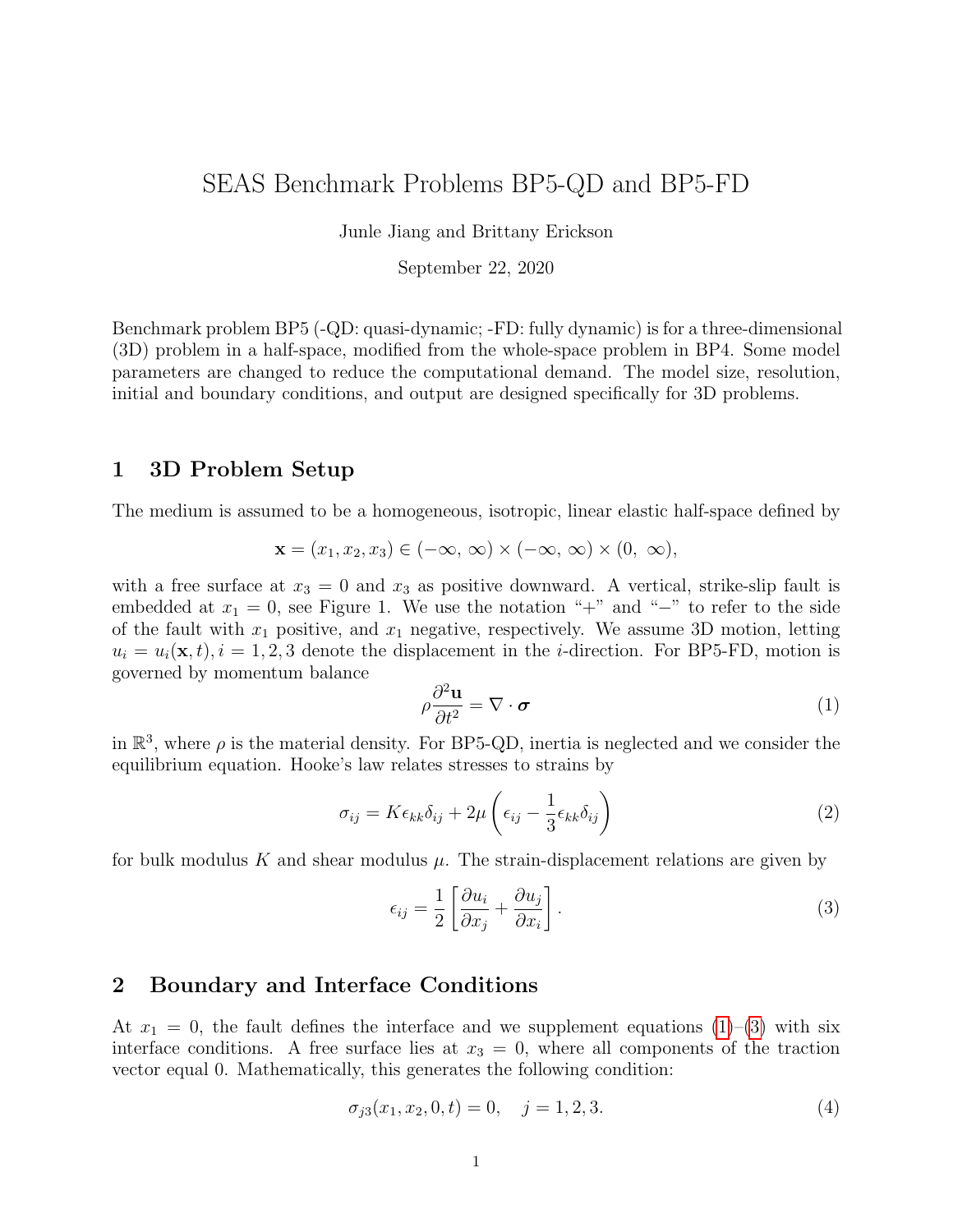# Column #6 = Velocity\_2  $(m/s)$ # Column  $#7 =$  Velocity<sub>-3</sub> (m/s) # The line below lists the names of the data fields t disp\_1 disp\_2 disp\_3 vel\_1 vel\_2 vel\_3 # Here is the time-series data. 0.000000E+00 0.000000E+00 0.000000E+00 0.000000E+00 1.000000E-20 1.000000E-9 1.000000E-20 5.000000E-02 0.000000E+00 0.000000E+00 0.000000E+00 1.000000E-20 1.000000E-9 1.000000E-20 1.000000E-01 0.000000E+00 0.000000E+00 0.000000E+00 1.000000E-20 1.000000E-9 1.000000E-20  $# \dots$  and so on.

#### <span id="page-10-0"></span>4.3 Source Parameter Time Series Output

You need to upload a file named global.dat, which includes time series of two global source variables, maximum amplitude of slip rates

$$
V_{\text{max}} = \max_{(x_2, x_3) \ge A} V
$$

and moment rates

$$
M_t = \int_A \mu \, V dA
$$

for the domain A that surrounds the velocity-weakening patch plus twice the transition zone width in every direction, i.e.  $(|x_2| \leq l/2 + 2h_t) \cap (0 \leq x_3 \leq H + h_s + 3h_t)$  (shown in Fig. 2). Upload data corresponding to the same time steps you used for section [4.1.](#page-6-0)

Here is an example of a source parameter time-series file, with invented data.

```
# This is the file header:
# problem=SEAS Benchmark BP5-QD
# code=MYcode
# version=1.0
# modeler=A.Modeler
# date=2019/12/01
# element size=1000 m
# location= VW patch + transition zone
# minimum_time_step=0.1
# maximum_time_step=3.157e6
# num_time_steps=2400
# Column #1 = Time (s)
# Column #2 = Max_slip_rate (log10 m/s)
# Column #3 = Moment_rate (N-m/s)
# The line below lists the names of the data fields
t max_slip_rate moment_rate
# Here is the time-series data.
0.000000E+00 0.000000E+00 -9.000000E+00
5.000000E-02 0.000000E+00 -9.000000E+00
1.000000E-01 0.000000E+00 -9.000000E+00
```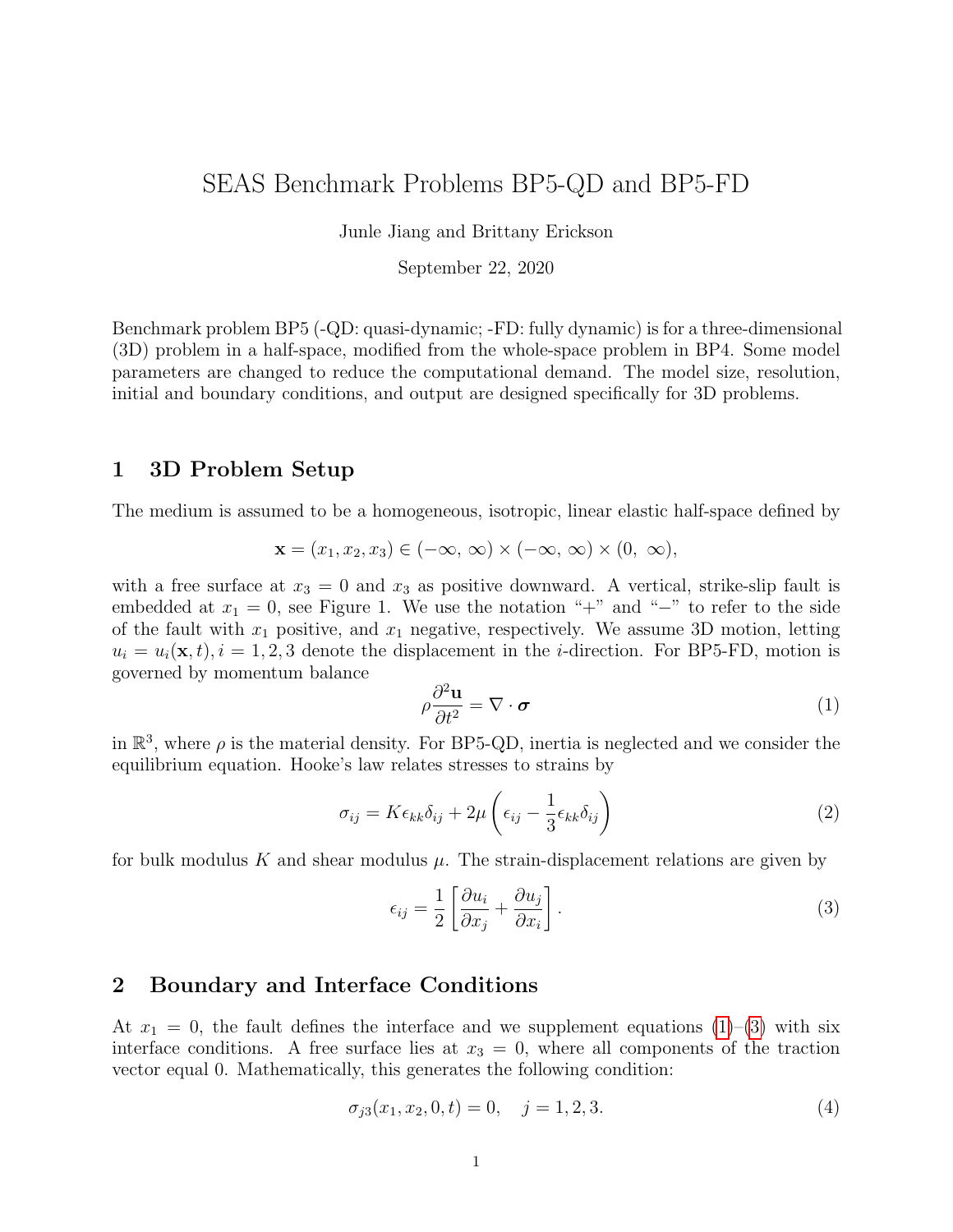1.500000E-01 0.000000E+00 -9.000000E+00  $#$  ... and so on.

### <span id="page-11-0"></span>4.4 Earthquake Catalog Output

The earthquake catalog output file with a name catalog.dat is a single ASCII file that includes characteristics of all seismic events in the simulation. We define an event to start when the maximum slip rate exceeds 10  $\frac{3 \text{ m}}{s}$ , and to be over when maximum slip rate dips below 10  $\mathrm{^{3}m/s}$  for a time duration of at least 10 seconds (to avoid inaccurate estimate of event termination in the presence of slip rate fluctuation at the end of rupture). For each earthquake in the entire simulation period, the file contains the event number, the event initiation time, event termination time, the total rupture area  $R$ , average stress in the rupture area  $\tau_{\text{avg}}$  at the beginning and end of the event (so stress drops can be computed from the two values), and the average coseismic slip in the rupture area  $s_{\text{avg}}$ .

We consider the rupture domain  $\Omega_R$  as those locations on the fault where slip rates have exceeded 10<sup>-3</sup> m/s at any time during the event, with  $R = |\Omega_R|$  being the total rupture area. We define  $\tau_{\text{avg}}$  as the amplitude of spatially averaged stress vector  $\tau$  within the rupture area:

$$
\tau_{\text{avg}} = \frac{1}{R} \Big| \int_{\Omega_R} \tau \, d\Omega_R \Big|.
$$

Similarly, we define  $s_{\text{avg}}$  as the amplitude of spatially averaged slip vector  $s$  within the rupture domain:

$$
s_{\text{avg}} = \frac{1}{R} | \int_{\Omega_R} \mathbf{s} \, d\Omega_R |.
$$

NOTE: Please upload this data to a Dropbox folder that will be shared with you (or send request to bae@uoregon.edu). Please ensure that the file is ∼10s of MBs or less.

| Field Name       | Description, Units and Sign Convention                          |
|------------------|-----------------------------------------------------------------|
| event_no         | Event number.                                                   |
| t_start          | Time event starts (s).                                          |
| t_end            | Time event ends (s).                                            |
| rup_area         | Rupture area $(m^2)$ .                                          |
| avg_stress_start | Spatial average of stress within rupture area at t_start (MPa). |
| avg_stress_end   | Spatial average of stress within rupture area at t_end (MPa).   |
| avg_slip         | Average slip in rupture area $(m)$ .                            |

The data file has 7 data fields, as follows:

The data output consists of three sections, as follows: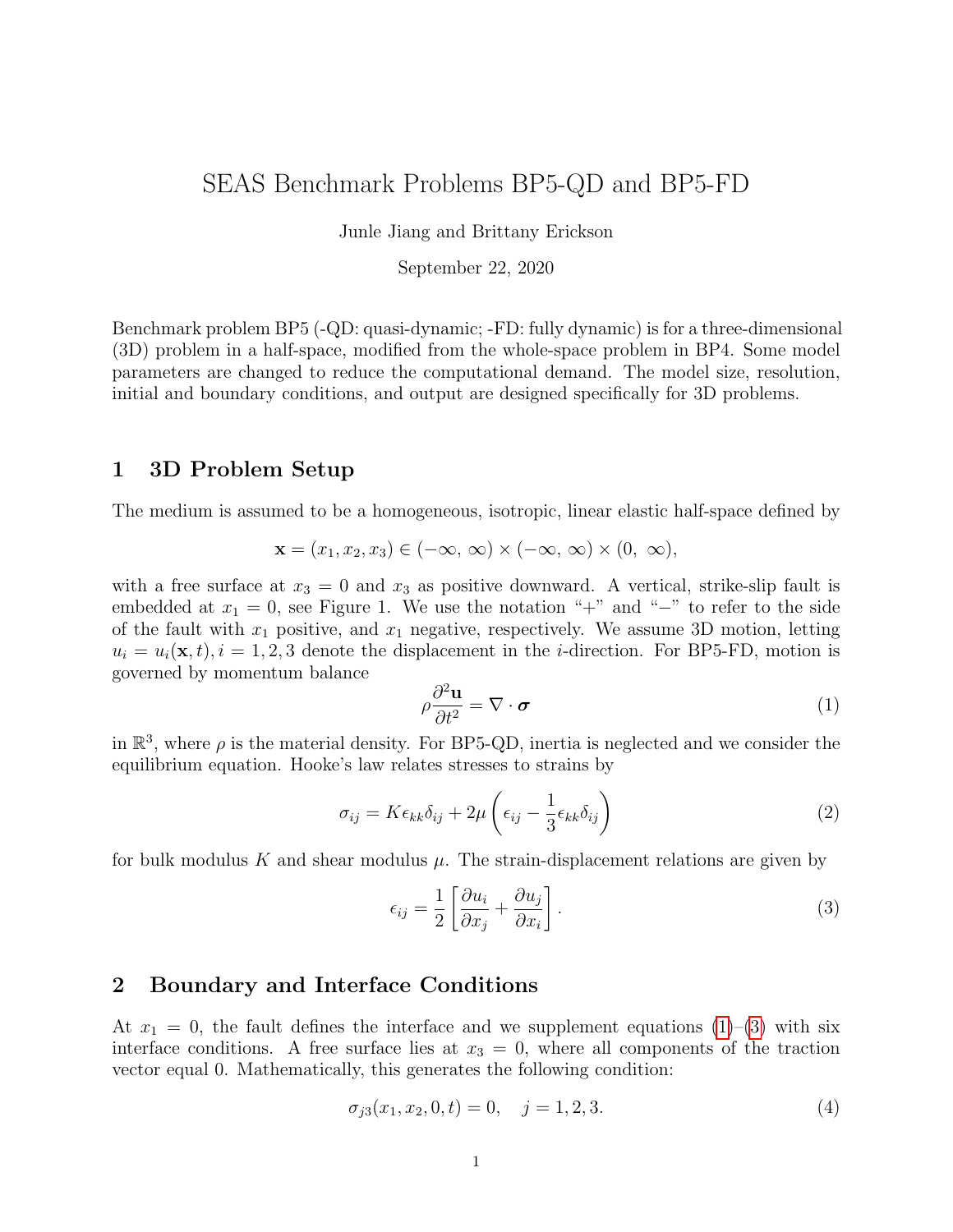| File Section | Description                                                                        |  |  |  |  |  |
|--------------|------------------------------------------------------------------------------------|--|--|--|--|--|
| File Header  | A series of lines, each beginning with a $#$ symbol, that give the following       |  |  |  |  |  |
|              | information:                                                                       |  |  |  |  |  |
|              | • Benchmark problem $(BP5-QD)$                                                     |  |  |  |  |  |
|              | Modeler                                                                            |  |  |  |  |  |
|              | $\bullet$ Date                                                                     |  |  |  |  |  |
|              | $\bullet$ Code                                                                     |  |  |  |  |  |
|              | • Code version (if desired)                                                        |  |  |  |  |  |
|              | • Node spacing or element size                                                     |  |  |  |  |  |
|              | • Descriptions of data fields $(1 \text{ line})$                                   |  |  |  |  |  |
|              | • Anything else you think is relevant (e.g. computational domain size)             |  |  |  |  |  |
| Field List   | One line listing the 7 data fields on one line, separated by spaces. It should be: |  |  |  |  |  |
|              | event_no t_start t_end rup_area avg_stress_start avg_stress_end                    |  |  |  |  |  |
|              | avg_slip (all on one line).                                                        |  |  |  |  |  |
| Catalog      | A series of lines.                                                                 |  |  |  |  |  |
|              | Make sure to use double-precision when saving all fields.                          |  |  |  |  |  |
|              | $C/C++$ users: We recommend using 21.13E or 21.13e floating-point format           |  |  |  |  |  |
|              | for the time field and 14.6E or 14.6e format for all other data fields.            |  |  |  |  |  |
|              | <b>Fortran users:</b> We recommend using E22.14 or 1PE22.13 floating-point for-    |  |  |  |  |  |
|              | mat for the time field and E15.7 or 1PE15.6 format for other data fields.          |  |  |  |  |  |

Here is an example of a catalog file, with invented data.

- # This is the file header:
- # problem=SEAS Benchmark BP5-QD
- # author=A.Modeler
- # date=2019/12/01
- # code=MyCode
- # code version=3.7
- # element\_size=1000 m
- # Column #1 = Event number
- # Column  $#2 =$  Event start time (s)
- # Column  $#3 =$  Event end time (s)
- # Column #6 = Rupture area  $(m^2)$
- # Column #7 = Stress avg at start time (MPa)
- # Column #8 = Stress avg at end time (MPa)
- # Column #9 = Avg slip in rupture area (m)

# Computational domain size: depth 100 km, distance off fault 100 km

```
# The line below lists the names of the data fields
```

```
event no t start t end rup area avg stress start avg stress end avg slip
# Here are the data
```

```
1 3.15500000E+07 3.15500200E+07 1.800000E+09 ... 5.000000E+00
```

```
2 4.70000000E+09 4.70000002E+09 1.800000E+09 ... 4.800000E+00
```

```
3 9.45000000E+09 9.45000002E+09 1.800000E+09 ... 4.820000E+00
```

```
# ... and so on.
```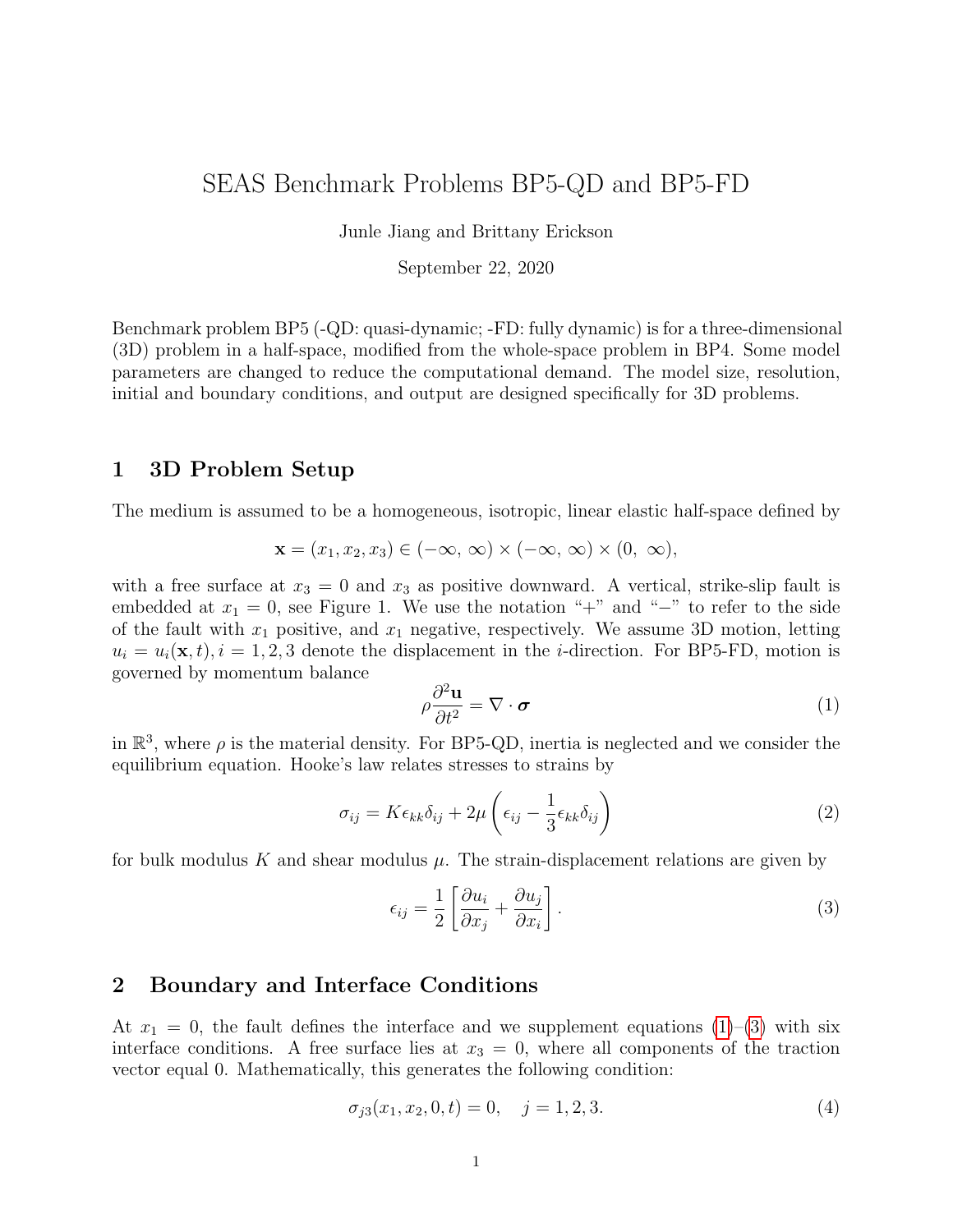### <span id="page-13-0"></span>4.5 Slip and Stress Evolution Output

The slip and stress evolution output files with the names

slip 2 depth.dat slip 2 strike.dat stress\_2\_depth.dat stress 2 strike.dat slip 3 depth.dat slip 3 strike.dat stress\_3\_depth.dat stress\_3\_strike.dat

are 8 ASCII files that record the spatial distribution of slip and stress (both horizontal and vertical components) on a subset of fault nodes at one-dimensional cross sections (either a specified distance along strike OR along depth), at representative time steps during the aseismic and seismic phases of the simulation. Data can be saved using representative time intervals of ∼5 yr and ∼1 s for results in aseismic and seismic phases, respectively, or with variable time steps. Either way, data will be interpolated to plot slip every 5 yr during the aseismic phase, and every 1 s during the coseismic phase.

The data should include nodes with a spacing of  $\sim$ 1000 m (or larger for simulations with larger cells) along depth  $(0 \le x_3 \le W_f)$  or along strike  $(-l/2 - 8 \text{ km } \le x_2 \le l/2 + 8 \text{ km})$ . The files should also contain the time series of maximum slip rate amplitude (taken over the entire fault), so that we can precisely differentiate aseismic and seismic phases. We request a total of 8 data files containing slip and stress data at two one-dimensional cross sections: one along-dip profile at  $x_2 = 0$  km and one along-strike profile at  $x_3 = 10$  km (see the orange lines in Figure [2\)](#page-5-0).

NOTE: Please upload this data to a Dropbox folder that will be shared with you (or send a request to bae@uoregon.edu).

| Field Name                                  | Description, Units and Sign Convention                                         |
|---------------------------------------------|--------------------------------------------------------------------------------|
| $x2$ OR $x3$                                | Strike (m) at $\sim$ 1000 m increments from $-38 \text{ km}$ to 38 km OR Depth |
|                                             | (m) at $\sim$ 1000 m increments from 0 km to 40 km                             |
|                                             | Time (s). Nonuniform time steps.                                               |
| max_slip_rate                               | The $log_{10}$ of maximum amplitude of slip-rate (taken over the entire        |
|                                             | fault) $(\log_{10} m/s)$ .                                                     |
| slip <sub>-2</sub> OR slip <sub>-3</sub> OR | Horizontal OR vertical component of slip (m) (positive for right-lateral       |
| stress_2 OR stress_3                        | motion OR for $+$ side moving downward, respectively) OR horizontal            |
|                                             | OR vertical component of stress (in MPa).                                      |

Each data file has 4 data fields, as follows:

The data output consists of three sections, as follows: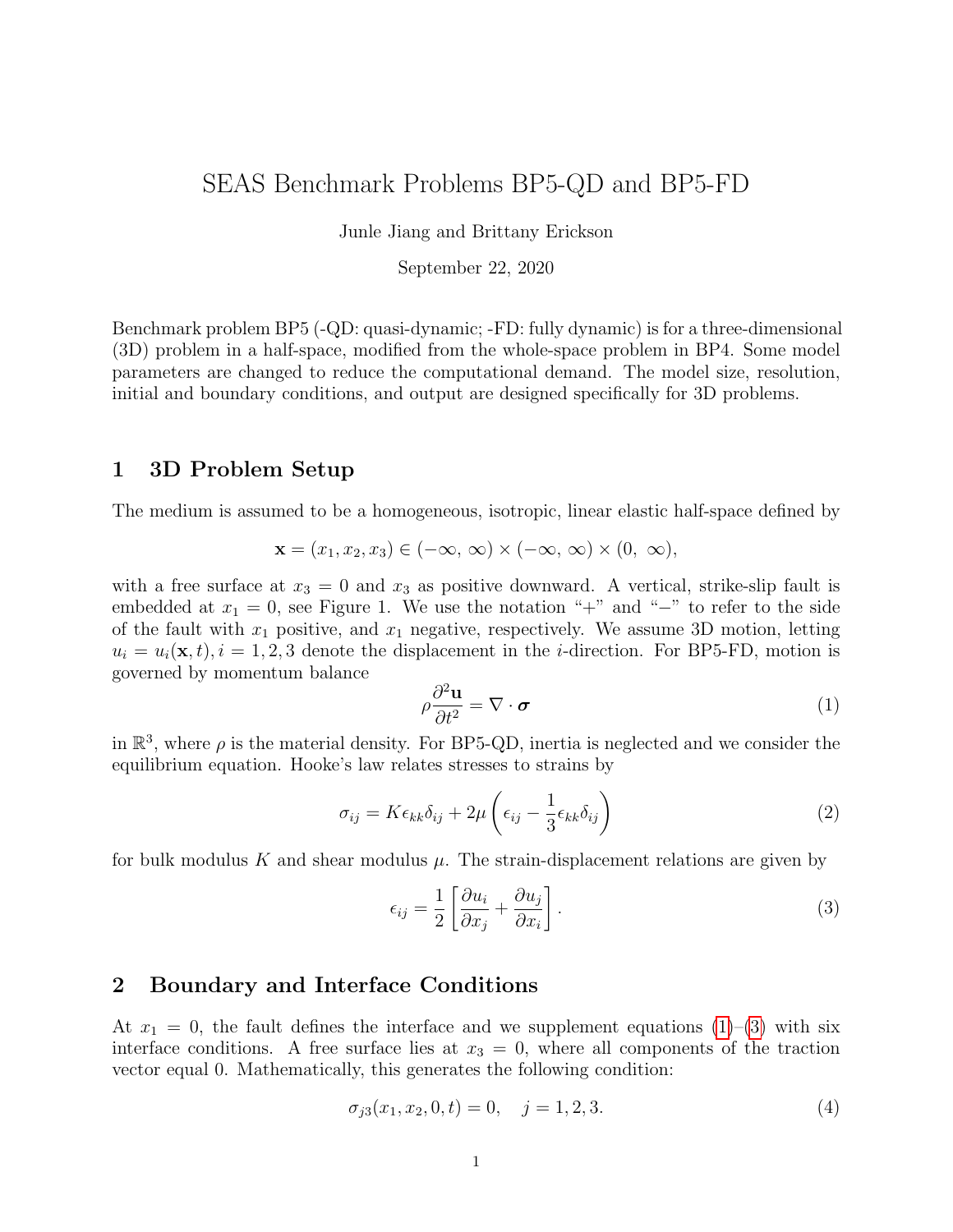| File Section | Description                                                                                |
|--------------|--------------------------------------------------------------------------------------------|
| File Header  | A series of lines, each beginning with a $#$ symbol, that give the following               |
|              | information:                                                                               |
|              | • Benchmark problem $(BP5-QD)$                                                             |
|              | Modeler                                                                                    |
|              | Date                                                                                       |
|              | Code                                                                                       |
|              | Code version (if desired)                                                                  |
|              | Node spacing or element size                                                               |
|              | • Descriptions of data fields $(4 \text{ lines})$                                          |
|              | Anything else you think is relevant (e.g. computational domain size)                       |
| Field List   | Four lines. The first line lists either $x_2$ OR $x_3$ . The next two lines lists the time |
|              | steps and max slip rate (respectively). The last line lists which component of             |
|              | slip or stress. It should be:                                                              |
|              | $x2$ OR $x3$                                                                               |
|              | t                                                                                          |
|              | max_slip_rate                                                                              |
|              | slip <sub>-2</sub> OR slip <sub>-3</sub> OR stress <sub>-2</sub> OR stress <sub>-3</sub>   |
| Slip History | A series of lines that form a 2-dimensional array of rows and columns. The first           |
|              | row/line lists the numbers $0, 0$ (to maintain a consistent array size), followed          |
|              | by the spatial nodes with increasing distance along strike OR depth as you go              |
|              | across the row. Starting from the second row/line, each row/line contains time,            |
|              | maximum slip rate, and slip OR stress at all nodes at the time. These lines                |
|              | appear in order of increasing time (from top to bottom) and slip OR stress is              |
|              | recorded with increasing distance along strike or depth (from left to right).              |
|              | Make sure to use double-precision when saving all fields.                                  |
|              | $C/C++$ users: We recommend using 21.13E or 21.13e floating-point format                   |
|              | for the time field and 14.6E or 14.6e format for all other data fields.                    |
|              | Fortran users: We recommend using E22.14 or 1PE22.13 floating-point for-                   |
|              | mat for the time field and E15.7 or 1PE15.6 format for other data fields.                  |

Note that  $x_2$  or  $x_3$  should appear in the first row, preceded by two zero numbers, for nodes with a spacing of ∼1000 m. Time and maximum slip rate should appear as two single columns that start on the second row, with time increasing as you go down. Slip or stress history (the remaining block) is represented by a two-dimensional array with time increasing as you go down the rows/lines, and either  $x_2$  or  $x_3$  increasing as you go across the columns (∼77 and 41 columns, respectively). For example, the output in slip 2 strike.dat is a two-dimensional matrix of the form:

$$
\begin{bmatrix} 0 & 0 & x_2 \ T & \max(V) & \text{slip} \end{bmatrix}
$$

The matrix should be of size  $(N_t + 1, \sim 79)$ , where  $N_t$  is the total number of time steps. This means that you output slip at selected nodes at one time step and move on to the next time step. (To keep the file on the order of 10s of MB,  $N_t$  should be on the order of 10,000).

Here is an example of a slip-evolution file for slip 2 strike. dat, with invented data.

# This is the file header:

# problem=SEAS Benchmark BP5-QD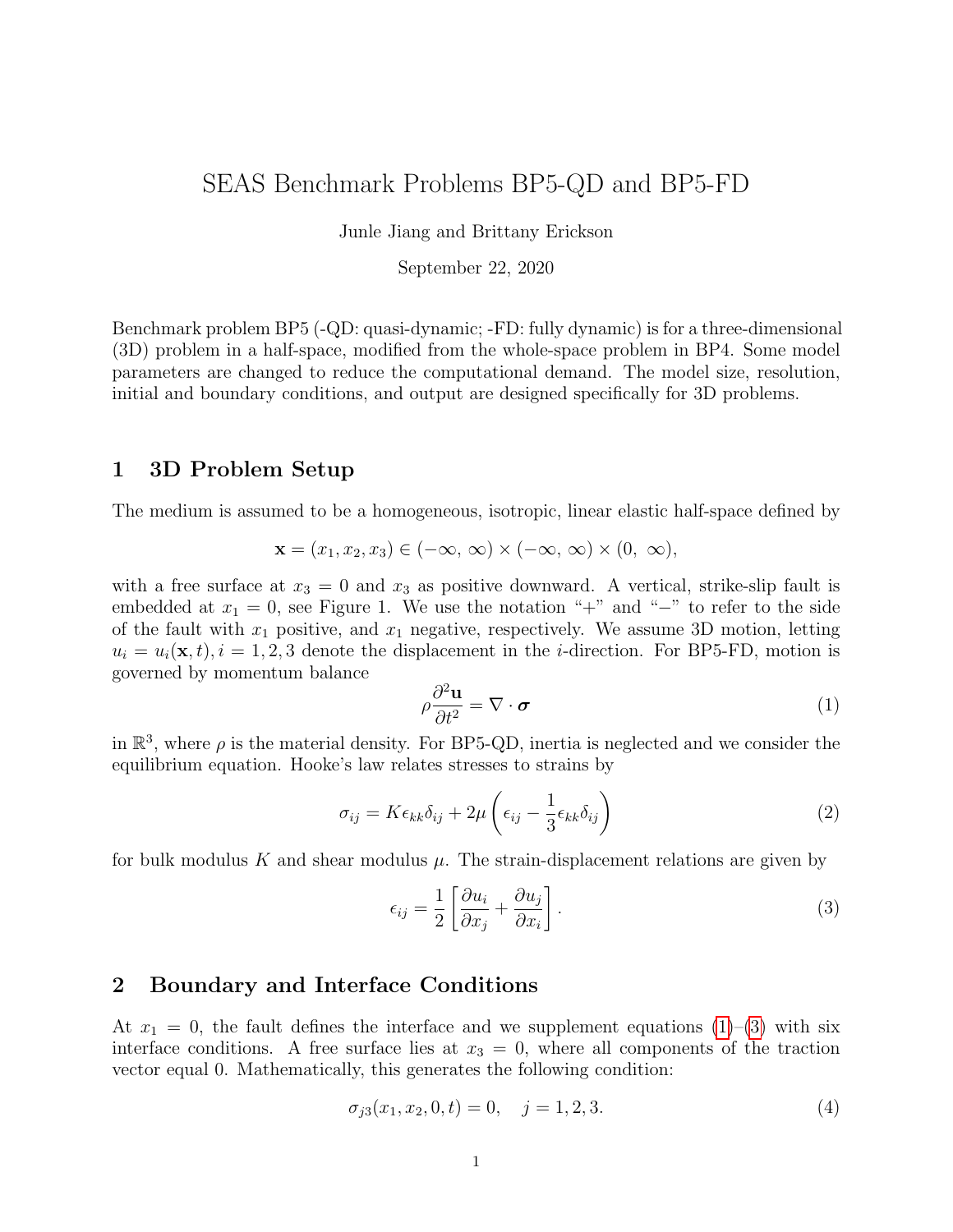```
# author=A.Modeler
# date=2019/12/01
# code=MyCode
# code version=3.7
# element_size=1000 m
# Row #1 = Strike (m) with two zeros first
# Column #1 = Time (s)
# Column #2 = Max slip rate (log10 m/s)# Columns #3-83 = Horizontal slip along depth (Slip 2) (m)
# Computational domain size: -100km < x1 < 100km, -100km < x2 < 100km, -100km < x3 < 100km
# The line below lists the names of the data fields
x2
t
max_slip_rate
slip 2
# Here are the data
0.000000E+00 0.000000E+00 -3.80000E+04 -3.70000E+04 ... 3.600000E+04
0.000000E+00 -9.000000E+00 0.000000E+00 0.000000E+00 ... 0.000000E+00
3.140000E+05 -9.000000E+00 1.340000E-05 1.340000E-05 ... 3.140000E-05
1.227000E+07 -9.000000E+00 1.560000E-05 1.560000E-05 ... 1.220000E-02
4.690000E+07 -9.000000E+00 1.580000E-05 1.580000E-05 ... 4.680000E-02
...
9.467078E+10 -4.500000E-01 9.050000E+01 9.050000E+01 ... 9.461000E+01
```
### <span id="page-15-0"></span>4.6 Rupture Time Contour Output

The rupture time contour output with a name rupture.dat is a single ASCII files that record the spatial distribution of arrival time of coseismic rupture front for the 1st earthquake in the simulation. We request the rupture time contour within a larger region that includes the VW zone,  $(|x_2| \leq l/2 + 2h_t) \cap (0 \leq x_3 \leq H + h_s + 3h_t)$  (shown in Fig. 2). At each node, the rupture time value is chosen as the first time instance when local slip rate amplitude reaches 1 mm/s. This data needs to be uploaded to the web server.

|  |  |  |  |  |  |  |  | Each data file has 3 data fields, as follows: |
|--|--|--|--|--|--|--|--|-----------------------------------------------|
|--|--|--|--|--|--|--|--|-----------------------------------------------|

| Field Name     | Description, Units and Sign Convention                                           |
|----------------|----------------------------------------------------------------------------------|
| x <sub>2</sub> | Distance along strike (m). Positive means a location to the right of the origin. |
|                | The values range from $-34 \text{ km}$ to $34 \text{ km}$ .                      |
| x3             | Distance down-dip $(m)$ . Positive means a location below the origin. The values |
|                | range from $0 \text{ km}$ to $20 \text{ km}$ .                                   |
|                | Rupture time (s). This is the time at which slip rate first reaches a value      |
|                | greater than 1 mm/s. If this node never ruptures, use the value $1.0E+09$ .      |

The data output consists of three sections, as follows: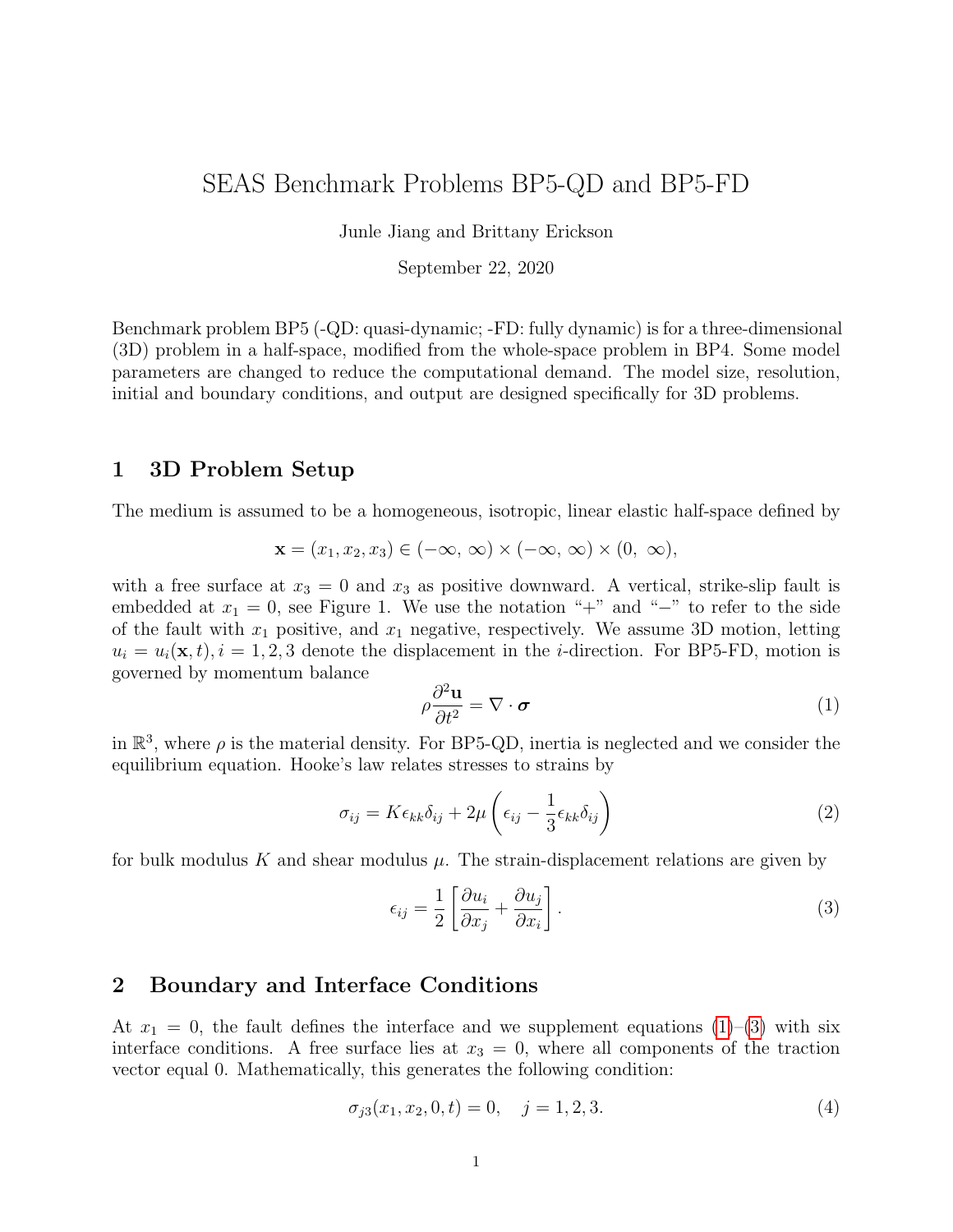| File Section    | Description                                                                      |  |  |  |  |  |
|-----------------|----------------------------------------------------------------------------------|--|--|--|--|--|
| File Header     | A series of lines, each beginning with a $#$ symbol, that give the following     |  |  |  |  |  |
|                 | information:                                                                     |  |  |  |  |  |
|                 | • Benchmark problem $(BP5-QD)$                                                   |  |  |  |  |  |
|                 | Modeler                                                                          |  |  |  |  |  |
|                 | Date                                                                             |  |  |  |  |  |
|                 | $\bullet$ Code                                                                   |  |  |  |  |  |
|                 | • Code version (if desired)                                                      |  |  |  |  |  |
|                 | • Node spacing or element size                                                   |  |  |  |  |  |
|                 | • Descriptions of data fields $(1 \text{ line})$                                 |  |  |  |  |  |
|                 | • Anything else you think is relevant (e.g. computational domain size)           |  |  |  |  |  |
| Field List      | A single line, which lists the names of the 3 data fields on one line, separated |  |  |  |  |  |
|                 | by spaces. It should be:                                                         |  |  |  |  |  |
|                 | $x2 \times 3$ t (on one line).                                                   |  |  |  |  |  |
| Rupture History | A series of lines. Each line contains three numbers, which give the $(x2,x3)$    |  |  |  |  |  |
|                 | coordinates of a node on the fault surface, and the time t at which that node    |  |  |  |  |  |
|                 | ruptures.                                                                        |  |  |  |  |  |
|                 | Make sure to use double-precision when saving all fields.                        |  |  |  |  |  |
|                 | $C/C++$ users: We recommend using 21.13E or 21.13e floating-point format.        |  |  |  |  |  |
|                 | <b>Fortran users:</b> We recommend using E22.14 or 1PE22.13 floating-point for-  |  |  |  |  |  |
|                 | mat.                                                                             |  |  |  |  |  |
|                 | If a node never ruptures, the time should be given as $1.0E+09$ .                |  |  |  |  |  |

Note: The nodes may appear in any order. The nodes do not have to form a rectangular grid, or any other regular pattern.

Note: When you upload a file, the server constructs the Delaunay triangulation of your nodes. Then, it uses the Delaunay triangulation to interpolate the rupture times over the entire fault surface. Finally, it uses the interpolated rupture times to draw a series of contour curves at intervals of 0.5 seconds.

Here is an example of a rupture time file, with invented data.

```
# This is the file header:
# problem=SEAS Benchmark BP5-QD
# author=A.Modeler
# date=2019/12/01
# code=MyCode
# code version=3.7
# element_size=1000 m
# Column #1 = x2 (m)
# Column #2 = x3 (m)
# Column #3 = time (s)
# Computational domain size: depth 100 km, distance off fault 100 km
# The line below lists the names of the data fields
x2 x3 t
# Here are the data
-3.40000E+04 0.000000E+04 0.000000E+00
```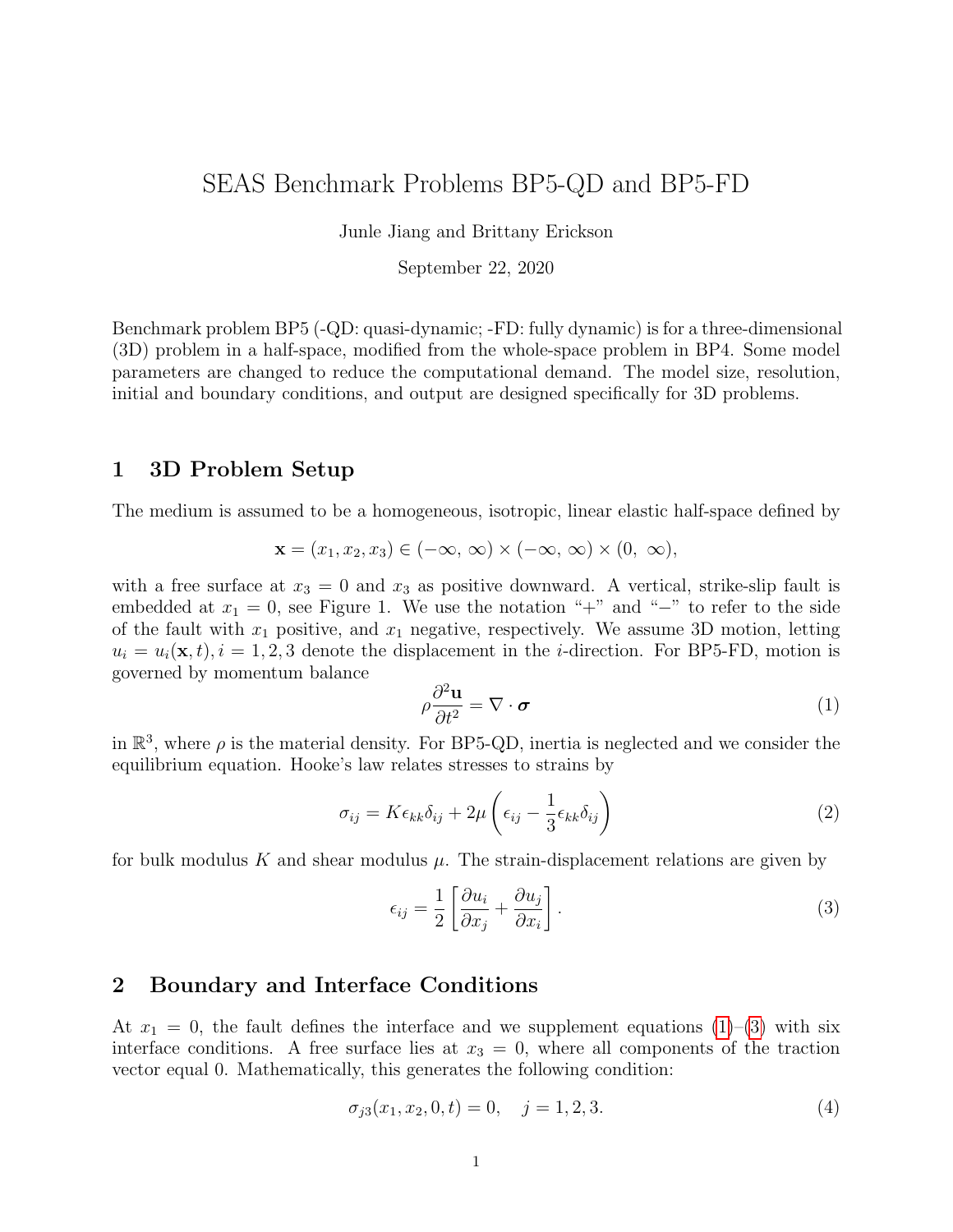```
-3.30000E+04 0.100000E+04 3.140000E+05
3.000000E+04 4.200000E+04 6.440000E+06
3.000000E+04 4.000000E+04 3.140000E+06
4.000000E+04 5.100000E+04 2.140000E+06
4.000000E+04 5.200000E+04 1.400000E+06
# \dots and so on.
```
### <span id="page-17-0"></span>5 Using the Web Server

The web server lets you upload your modeling results (section 4). Once uploaded, you and other modelers can view the data in various ways.

#### 5.1 Logging in and Selecting a Problem

To log in, start your web browser and go to the home page at:

<https://strike.scec.org/cvws/cgi-bin/seas.cgi>

Click on "Upload Files," and then log in using your user name and password. Remember that passwords are case-sensitive. You are then presented with a list of code validation problems. Find the problem you want, and click the "Select" button. You will then see a list of files for the problem.

#### 5.2 Navigating the Site

You navigate through the site by clicking buttons on the web pages. Avoid using your browser's Back or Forward buttons. If you use the Back or Forward buttons, you may get error messages from your browser.

#### 5.3 Uploading Files

To upload a file, do the following steps:

- Find the file you want to upload, and click "Select." The server displays a page for you to upload the file.
- Select the data file on your computer. The exact method for file selection varies depending on operating system and web browser.
- Click on "Click Once to Upload." The file you selected is uploaded to the server.

When you upload a file, the web server immediately checks for correct formatting. There are three possible results:

- If the file is correctly formatted, the server displays a page noting the successful upload.
- If the file contains errors, the server displays an error log. The error log lists the errors that were detected in the file, each identified as specifically as possible.